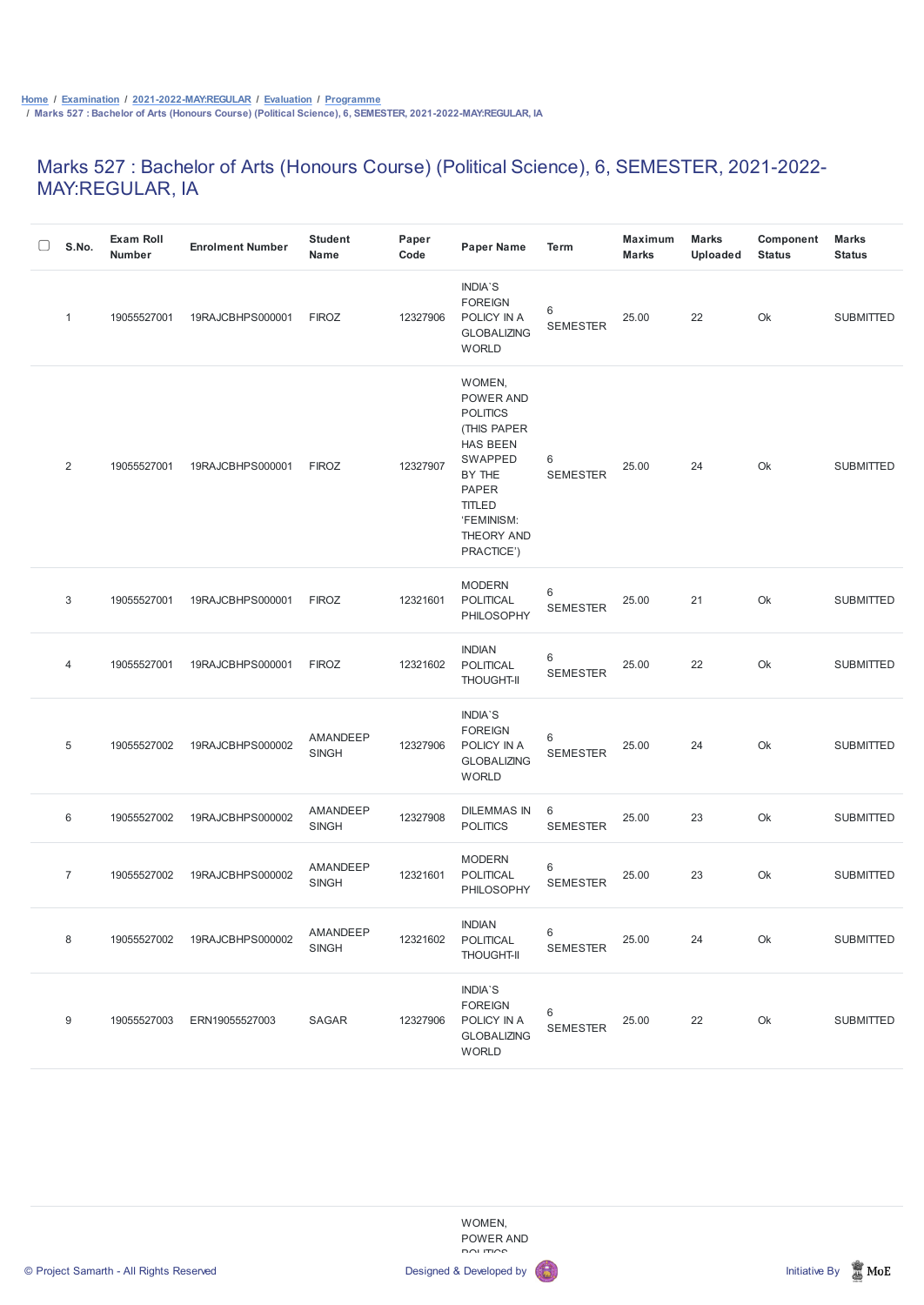| 10 | 19055527003 | ERN19055527003   | <b>SAGAR</b>                  | 12327907 | SWAPPED<br>BY THE<br><b>PAPER</b><br>TITLED<br>'FEMINISM:<br>THEORY AND<br>PRACTICE')                                                                                           | 6<br><b>SEMESTER</b>               | 25.00 | 23 | Ok | <b>SUBMITTED</b> |
|----|-------------|------------------|-------------------------------|----------|---------------------------------------------------------------------------------------------------------------------------------------------------------------------------------|------------------------------------|-------|----|----|------------------|
| 11 | 19055527003 | ERN19055527003   | <b>SAGAR</b>                  | 12321601 | <b>MODERN</b><br><b>POLITICAL</b><br>PHILOSOPHY                                                                                                                                 | 6<br><b>SEMESTER</b>               | 25.00 | 22 | Ok | <b>SUBMITTED</b> |
| 12 | 19055527003 | ERN19055527003   | SAGAR                         | 12321602 | <b>INDIAN</b><br>POLITICAL<br><b>THOUGHT-II</b>                                                                                                                                 | $\,6$<br><b>SEMESTER</b>           | 25.00 | 22 | Ok | <b>SUBMITTED</b> |
| 13 | 19055527004 | ERN19055527004   | <b>RIDHI TAKKAR</b>           | 12327906 | INDIA'S<br><b>FOREIGN</b><br>POLICY IN A<br><b>GLOBALIZING</b><br><b>WORLD</b>                                                                                                  | $\,6$<br><b>SEMESTER</b>           | 25.00 | 22 | Ok | <b>SUBMITTED</b> |
| 14 | 19055527004 | ERN19055527004   | <b>RIDHI TAKKAR</b>           | 12327907 | WOMEN,<br>POWER AND<br><b>POLITICS</b><br>(THIS PAPER<br><b>HAS BEEN</b><br>SWAPPED<br>BY THE<br><b>PAPER</b><br><b>TITLED</b><br>'FEMINISM:<br><b>THEORY AND</b><br>PRACTICE') | 6<br><b>SEMESTER</b>               | 25.00 | 23 | Ok | <b>SUBMITTED</b> |
| 15 | 19055527004 | ERN19055527004   | <b>RIDHI TAKKAR</b>           | 12321601 | <b>MODERN</b><br>POLITICAL<br>PHILOSOPHY                                                                                                                                        | $\,6$<br><b>SEMESTER</b>           | 25.00 | 21 | Ok | <b>SUBMITTED</b> |
| 16 | 19055527004 | ERN19055527004   | <b>RIDHI TAKKAR</b>           | 12321602 | <b>INDIAN</b><br><b>POLITICAL</b><br><b>THOUGHT-II</b>                                                                                                                          | $\,6\,$<br><b>SEMESTER</b>         | 25.00 | 22 | Ok | <b>SUBMITTED</b> |
| 17 | 19055527005 | 19RAJCBHPS000005 | <b>NAMAN</b><br><b>GAUTAM</b> | 12327906 | INDIA'S<br><b>FOREIGN</b><br>POLICY IN A<br><b>GLOBALIZING</b><br><b>WORLD</b>                                                                                                  | $\,6$<br><b>SEMESTER</b>           | 25.00 | 23 | Ok | <b>SUBMITTED</b> |
| 18 | 19055527005 | 19RAJCBHPS000005 | <b>NAMAN</b><br><b>GAUTAM</b> | 12327907 | WOMEN,<br>POWER AND<br><b>POLITICS</b><br>(THIS PAPER<br><b>HAS BEEN</b><br>SWAPPED<br>BY THE<br>PAPER<br><b>TITLED</b><br>'FEMINISM:<br><b>THEORY AND</b><br>PRACTICE')        | $6\phantom{1}6$<br><b>SEMESTER</b> | 25.00 | 24 | Ok | <b>SUBMITTED</b> |

| 19 | 19055527005 | 19RAJCBHPS000005 | <b>NAMAN</b><br><b>GAUTAM</b> | 12321601 | <b>MODERN</b><br><b>POLITICAL</b><br>PHILOSOPHY        | 6<br><b>SEMESTER</b> | 25.00 | 23 | Ok | <b>SUBMITTED</b> |
|----|-------------|------------------|-------------------------------|----------|--------------------------------------------------------|----------------------|-------|----|----|------------------|
| 20 | 19055527005 | 19RAJCBHPS000005 | <b>NAMAN</b><br><b>GAUTAM</b> | 12321602 | <b>INDIAN</b><br><b>POLITICAL</b><br><b>THOUGHT-II</b> | 6<br><b>SEMESTER</b> | 25.00 | 23 | Ok | <b>SUBMITTED</b> |

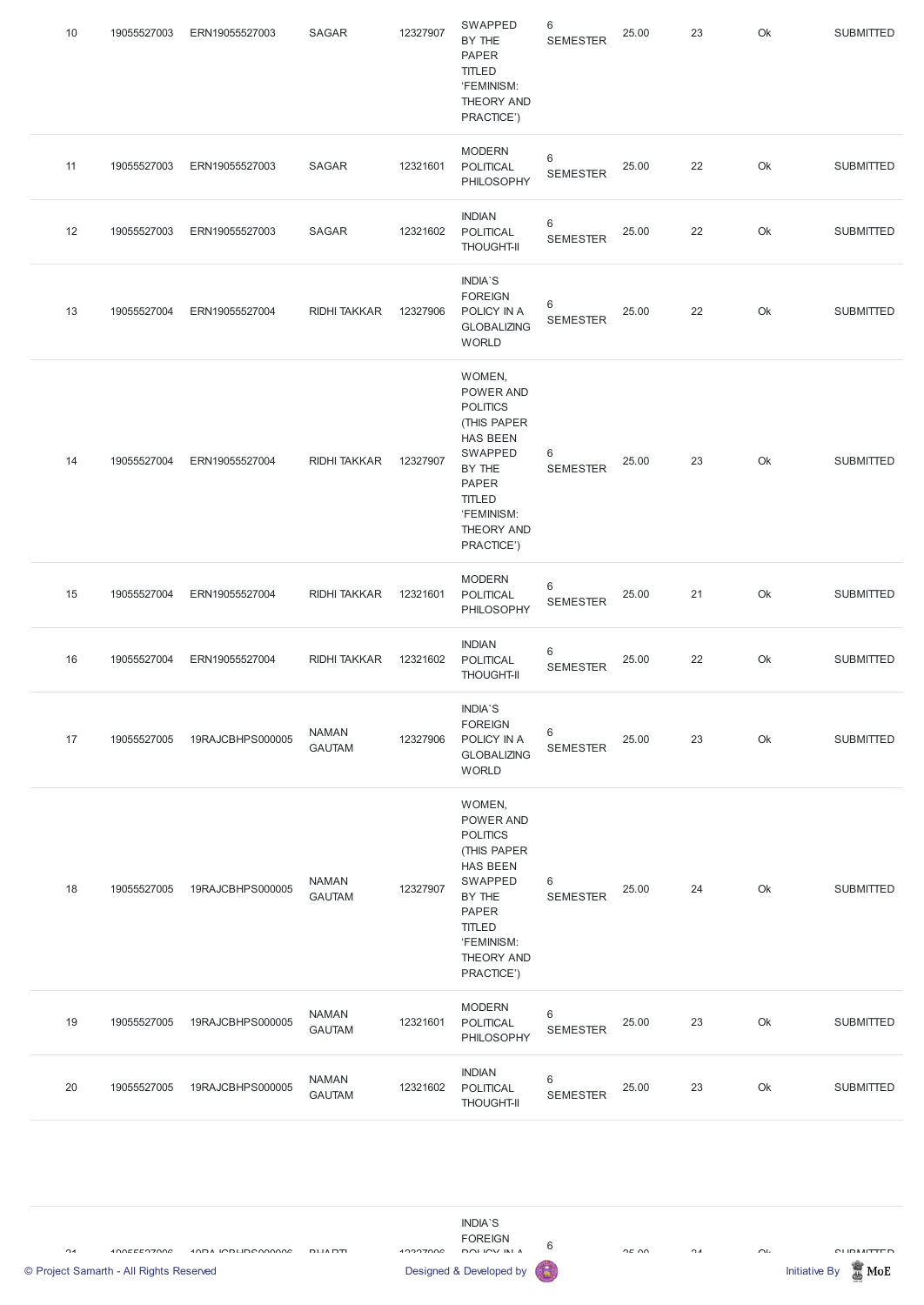| 22 | 19055527006 | 19RAJCBHPS000006 | <b>BHARTI</b>           | 12327907 | WOMEN,<br>POWER AND<br><b>POLITICS</b><br>(THIS PAPER<br><b>HAS BEEN</b><br>SWAPPED<br>BY THE<br><b>PAPER</b><br><b>TITLED</b><br>'FEMINISM:<br><b>THEORY AND</b><br>PRACTICE') | 6<br><b>SEMESTER</b>       | 25.00 | 24 | Ok | <b>SUBMITTED</b> |
|----|-------------|------------------|-------------------------|----------|---------------------------------------------------------------------------------------------------------------------------------------------------------------------------------|----------------------------|-------|----|----|------------------|
| 23 | 19055527006 | 19RAJCBHPS000006 | <b>BHARTI</b>           | 12321601 | <b>MODERN</b><br>POLITICAL<br>PHILOSOPHY                                                                                                                                        | 6<br><b>SEMESTER</b>       | 25.00 | 24 | Ok | <b>SUBMITTED</b> |
| 24 | 19055527006 | 19RAJCBHPS000006 | <b>BHARTI</b>           | 12321602 | <b>INDIAN</b><br>POLITICAL<br><b>THOUGHT-II</b>                                                                                                                                 | 6<br><b>SEMESTER</b>       | 25.00 | 24 | Ok | <b>SUBMITTED</b> |
| 25 | 19055527007 | 19RAJCBHPS000007 | <b>ATISH KUMAR</b>      | 12327907 | WOMEN,<br>POWER AND<br><b>POLITICS</b><br>(THIS PAPER<br><b>HAS BEEN</b><br>SWAPPED<br>BY THE<br><b>PAPER</b><br><b>TITLED</b><br>'FEMINISM:<br>THEORY AND<br>PRACTICE')        | 6<br><b>SEMESTER</b>       | 25.00 | 23 | Ok | <b>SUBMITTED</b> |
| 26 | 19055527007 | 19RAJCBHPS000007 | <b>ATISH KUMAR</b>      | 12327906 | INDIA'S<br><b>FOREIGN</b><br>POLICY IN A<br><b>GLOBALIZING</b><br><b>WORLD</b>                                                                                                  | 6<br><b>SEMESTER</b>       | 25.00 | 22 | Ok | <b>SUBMITTED</b> |
| 27 | 19055527007 | 19RAJCBHPS000007 | <b>ATISH KUMAR</b>      | 12321601 | <b>MODERN</b><br><b>POLITICAL</b><br>PHILOSOPHY                                                                                                                                 | $\,6\,$<br><b>SEMESTER</b> | 25.00 | 21 | Ok | <b>SUBMITTED</b> |
| 28 | 19055527007 | 19RAJCBHPS000007 | <b>ATISH KUMAR</b>      | 12321602 | <b>INDIAN</b><br><b>POLITICAL</b><br><b>THOUGHT-II</b>                                                                                                                          | $\,6$<br><b>SEMESTER</b>   | 25.00 | 22 | Ok | <b>SUBMITTED</b> |
| 29 | 19055527008 | 19RAJCBHPS000008 | PREETI<br><b>KUMARI</b> | 12321601 | <b>MODERN</b><br>POLITICAL<br>PHILOSOPHY                                                                                                                                        | $\,6$<br><b>SEMESTER</b>   | 25.00 | 22 | Ok | <b>SUBMITTED</b> |
| 30 | 19055527008 | 19RAJCBHPS000008 | PREETI<br><b>KUMARI</b> | 12321602 | <b>INDIAN</b><br><b>POLITICAL</b><br><b>THOUGHT-II</b>                                                                                                                          | $\,6$<br><b>SEMESTER</b>   | 25.00 | 22 | Ok | <b>SUBMITTED</b> |
| 31 | 19055527008 | 19RAJCBHPS000008 | PREETI<br><b>KUMARI</b> | 12327906 | INDIA'S<br><b>FOREIGN</b><br>POLICY IN A<br><b>GLOBALIZING</b>                                                                                                                  | 6<br><b>SEMESTER</b>       | 25.00 | 22 | Ok | <b>SUBMITTED</b> |

WOMEN, POWER AND POLITICS



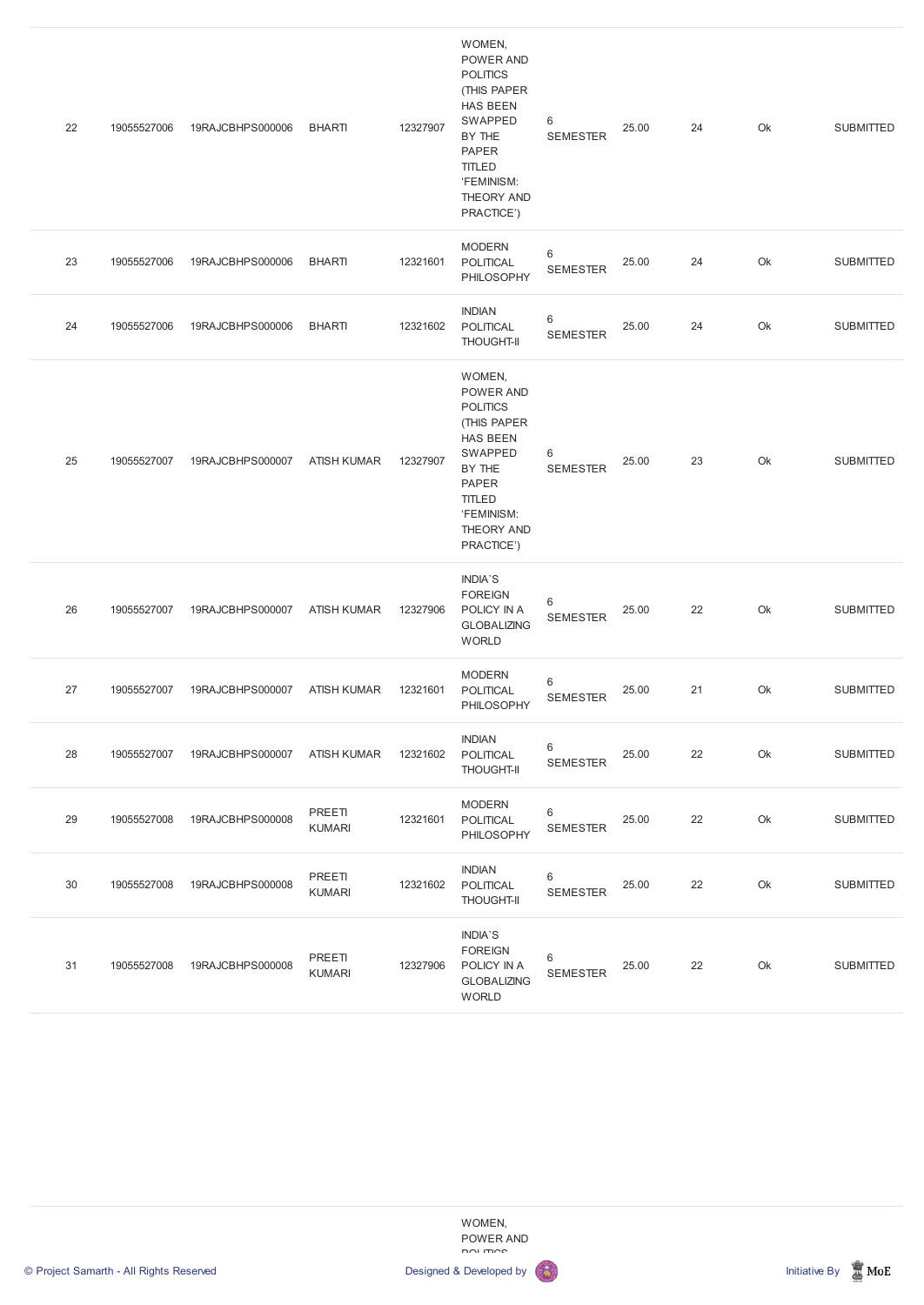| 32 | 19055527008 | 19RAJCBHPS000008 | PREETI<br><b>KUMARI</b>         | 12327907 | SWAPPED<br>BY THE<br><b>PAPER</b><br><b>TITLED</b><br>'FEMINISM:<br><b>THEORY AND</b><br>PRACTICE')                                                                      | $\,6$<br><b>SEMESTER</b>           | 25.00 | 23 | Ok | <b>SUBMITTED</b> |
|----|-------------|------------------|---------------------------------|----------|--------------------------------------------------------------------------------------------------------------------------------------------------------------------------|------------------------------------|-------|----|----|------------------|
| 33 | 19055527009 | 19RAJCBHPS000009 | <b>NEHA</b>                     | 12327906 | <b>INDIA'S</b><br><b>FOREIGN</b><br>POLICY IN A<br><b>GLOBALIZING</b><br><b>WORLD</b>                                                                                    | 6<br><b>SEMESTER</b>               | 25.00 | 22 | Ok | <b>SUBMITTED</b> |
| 34 | 19055527009 | 19RAJCBHPS000009 | <b>NEHA</b>                     | 12327908 | <b>DILEMMAS IN</b><br><b>POLITICS</b>                                                                                                                                    | $6\phantom{1}6$<br><b>SEMESTER</b> | 25.00 | 23 | Ok | <b>SUBMITTED</b> |
| 35 | 19055527009 | 19RAJCBHPS000009 | <b>NEHA</b>                     | 12321601 | <b>MODERN</b><br>POLITICAL<br>PHILOSOPHY                                                                                                                                 | $\,6$<br><b>SEMESTER</b>           | 25.00 | 22 | Ok | <b>SUBMITTED</b> |
| 36 | 19055527009 | 19RAJCBHPS000009 | <b>NEHA</b>                     | 12321602 | <b>INDIAN</b><br>POLITICAL<br><b>THOUGHT-II</b>                                                                                                                          | $6\,$<br><b>SEMESTER</b>           | 25.00 | 22 | Ok | <b>SUBMITTED</b> |
| 37 | 19055527010 | 19RAJCBHPS000010 | <b>PRIYANKA</b><br><b>DRALL</b> | 12327906 | <b>INDIA'S</b><br><b>FOREIGN</b><br>POLICY IN A<br><b>GLOBALIZING</b><br><b>WORLD</b>                                                                                    | 6<br><b>SEMESTER</b>               | 25.00 | 22 | Ok | <b>SUBMITTED</b> |
| 38 | 19055527010 | 19RAJCBHPS000010 | <b>PRIYANKA</b><br><b>DRALL</b> | 12321601 | <b>MODERN</b><br><b>POLITICAL</b><br>PHILOSOPHY                                                                                                                          | $6\,$<br><b>SEMESTER</b>           | 25.00 | 23 | Ok | <b>SUBMITTED</b> |
| 39 | 19055527010 | 19RAJCBHPS000010 | <b>PRIYANKA</b><br><b>DRALL</b> | 12321602 | <b>INDIAN</b><br>POLITICAL<br><b>THOUGHT-II</b>                                                                                                                          | $\,6$<br><b>SEMESTER</b>           | 25.00 | 22 | Ok | <b>SUBMITTED</b> |
| 40 | 19055527010 | 19RAJCBHPS000010 | <b>PRIYANKA</b><br><b>DRALL</b> | 12327907 | WOMEN,<br>POWER AND<br><b>POLITICS</b><br>(THIS PAPER<br><b>HAS BEEN</b><br>SWAPPED<br>BY THE<br>PAPER<br><b>TITLED</b><br>'FEMINISM:<br><b>THEORY AND</b><br>PRACTICE') | 6<br><b>SEMESTER</b>               | 25.00 | 24 | Ok | <b>SUBMITTED</b> |
| 41 | 19055527011 | 19RAJCBHPS000011 | <b>HELENA</b><br><b>HANSDA</b>  | 12327906 | <b>INDIA'S</b><br><b>FOREIGN</b><br>POLICY IN A<br><b>GLOBALIZING</b><br><b>WORLD</b>                                                                                    | $6\phantom{1}6$<br><b>SEMESTER</b> | 25.00 | 22 | Ok | <b>SUBMITTED</b> |
| 42 | 19055527011 | 19RAJCBHPS000011 | <b>HELENA</b><br><b>HANSDA</b>  | 12327908 | <b>DILEMMAS IN</b><br><b>POLITICS</b>                                                                                                                                    | $6\phantom{1}6$<br><b>SEMESTER</b> | 25.00 | 23 | Ok | <b>SUBMITTED</b> |

| 43 | 19055527011 | 19RAJCBHPS000011 | <b>HELENA</b><br><b>HANSDA</b> | 12321601 | <b>MODERN</b><br><b>POLITICAL</b><br>PHILOSOPHY        | <b>SEMESTER</b> | 25.00 | 22 | Ok | <b>SUBMITTED</b> |
|----|-------------|------------------|--------------------------------|----------|--------------------------------------------------------|-----------------|-------|----|----|------------------|
| 44 | 19055527011 | 19RAJCBHPS000011 | <b>HELENA</b><br><b>HANSDA</b> | 12321602 | <b>INDIAN</b><br><b>POLITICAL</b><br><b>THOUGHT-II</b> | <b>SEMESTER</b> | 25.00 | 22 | Ok | <b>SUBMITTED</b> |

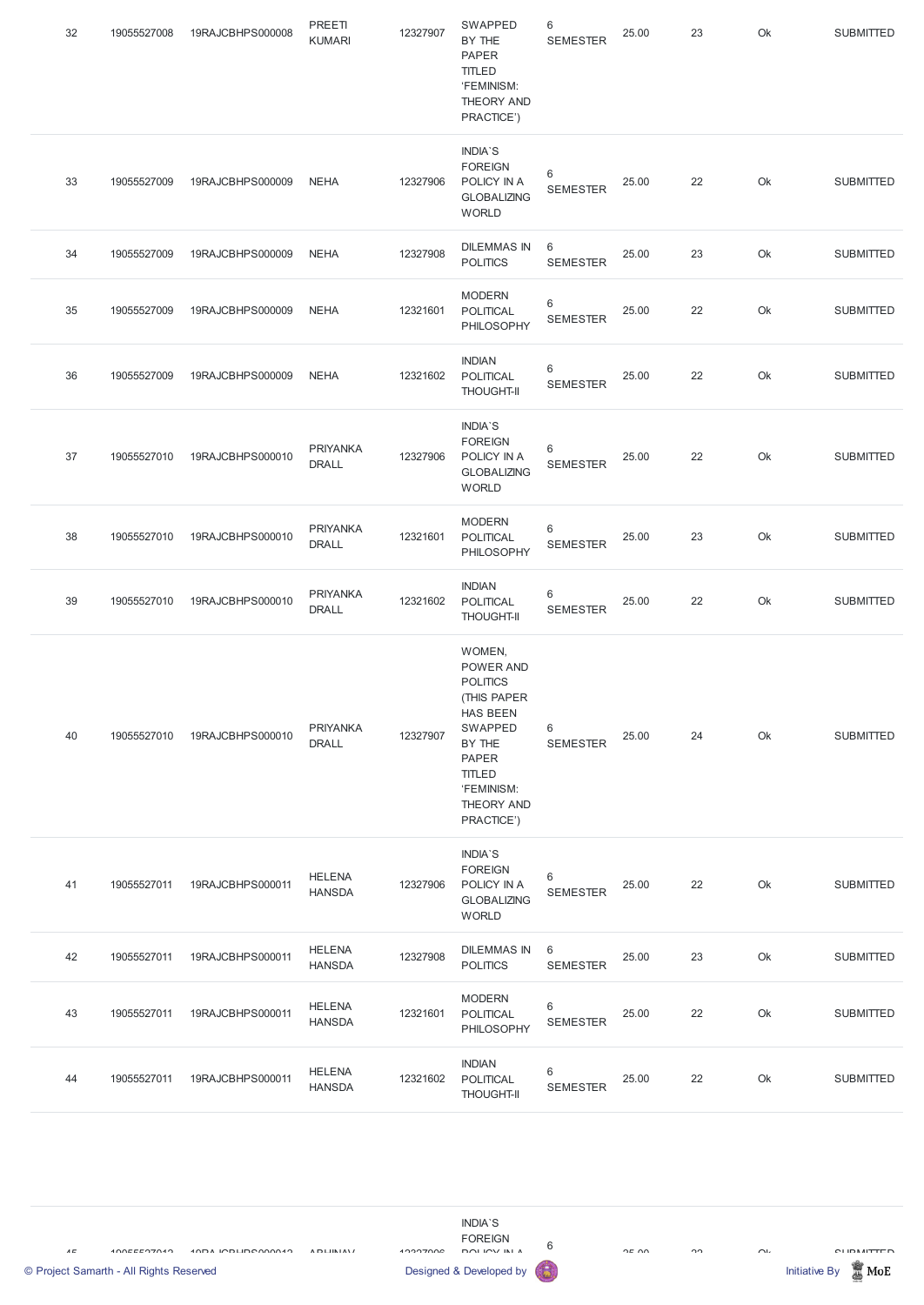| 46 | 19055527012                             | 19RAJCBHPS000012 | <b>ABHINAV</b>                   | 12321601 | <b>MODERN</b><br><b>POLITICAL</b><br>PHILOSOPHY                                                                                                                          | 6<br><b>SEMESTER</b>       | 25.00 | 21             | Ok | <b>SUBMITTED</b>                        |
|----|-----------------------------------------|------------------|----------------------------------|----------|--------------------------------------------------------------------------------------------------------------------------------------------------------------------------|----------------------------|-------|----------------|----|-----------------------------------------|
| 47 | 19055527012                             | 19RAJCBHPS000012 | <b>ABHINAV</b>                   | 12321602 | <b>INDIAN</b><br>POLITICAL<br><b>THOUGHT-II</b>                                                                                                                          | $\,6$<br><b>SEMESTER</b>   | 25.00 | 22             | Ok | <b>SUBMITTED</b>                        |
| 48 | 19055527012                             | 19RAJCBHPS000012 | <b>ABHINAV</b>                   | 12327907 | WOMEN,<br>POWER AND<br><b>POLITICS</b><br>(THIS PAPER<br><b>HAS BEEN</b><br>SWAPPED<br>BY THE<br><b>PAPER</b><br><b>TITLED</b><br>'FEMINISM:<br>THEORY AND<br>PRACTICE') | 6<br><b>SEMESTER</b>       | 25.00 | 23             | Ok | <b>SUBMITTED</b>                        |
| 49 | 19055527013                             | ERN19055527013   | <b>HARPRIT</b><br><b>SINGH</b>   | 12327906 | <b>INDIA'S</b><br><b>FOREIGN</b><br>POLICY IN A<br><b>GLOBALIZING</b><br><b>WORLD</b>                                                                                    | 6<br><b>SEMESTER</b>       | 25.00 | $\mathbf 0$    | Ok | <b>SUBMITTED</b>                        |
| 50 | 19055527013                             | ERN19055527013   | <b>HARPRIT</b><br><b>SINGH</b>   | 12321601 | <b>MODERN</b><br><b>POLITICAL</b><br>PHILOSOPHY                                                                                                                          | 6<br><b>SEMESTER</b>       | 25.00 | $\overline{0}$ | Ok | <b>SUBMITTED</b>                        |
| 51 | 19055527013                             | ERN19055527013   | <b>HARPRIT</b><br><b>SINGH</b>   | 12321602 | <b>INDIAN</b><br>POLITICAL<br><b>THOUGHT-II</b>                                                                                                                          | $\,6$<br><b>SEMESTER</b>   | 25.00 | $\overline{0}$ | Ok | <b>SUBMITTED</b>                        |
| 52 | 19055527013                             | ERN19055527013   | <b>HARPRIT</b><br><b>SINGH</b>   | 12327907 | WOMEN,<br>POWER AND<br><b>POLITICS</b><br>(THIS PAPER<br><b>HAS BEEN</b><br>SWAPPED<br>BY THE<br><b>PAPER</b><br><b>TITLED</b><br>'FEMINISM:<br>THEORY AND<br>PRACTICE') | 6<br><b>SEMESTER</b>       | 25.00 | $\mathbf 0$    | Ok | <b>SUBMITTED</b>                        |
| 53 | 19055527014                             | 19RAJCBHPS000014 | DHANANJAY<br><b>KUMAR</b>        | 12327906 | <b>INDIA'S</b><br><b>FOREIGN</b><br>POLICY IN A<br><b>GLOBALIZING</b><br><b>WORLD</b>                                                                                    | 6<br><b>SEMESTER</b>       | 25.00 | $\mathbf 0$    | Ok | <b>SUBMITTED</b>                        |
| 54 | 19055527014                             | 19RAJCBHPS000014 | <b>DHANANJAY</b><br><b>KUMAR</b> | 12327907 | WOMEN,<br>POWER AND<br><b>POLITICS</b><br>(THIS PAPER<br><b>HAS BEEN</b><br>SWAPPED<br>BY THE<br><b>PAPER</b><br><b>TITLED</b><br>'FEMINISM:<br>THEORY AND<br>PRACTICE') | 6<br><b>SEMESTER</b>       | 25.00 | 23             | Ok | <b>SUBMITTED</b>                        |
| 55 | 19055527014                             | 19RAJCBHPS000014 | DHANANJAY<br><b>KUMAR</b>        | 12321601 | <b>MODERN</b><br><b>POLITICAL</b><br>PHILOSOPHY                                                                                                                          | $\,6\,$<br><b>SEMESTER</b> | 25.00 | 22             | Ok | <b>SUBMITTED</b>                        |
|    |                                         |                  |                                  |          |                                                                                                                                                                          |                            |       |                |    |                                         |
| 56 | 19055527014                             | 19RAJCBHPS000014 | DHANANJAY<br><b>KUMAR</b>        | 12321602 | <b>INDIAN</b><br><b>POLITICAL</b><br>TUOLIOUT II                                                                                                                         | $\,6\,$<br><b>SEMESTER</b> | 25.00 | 22             | Ok | <b>SUBMITTED</b>                        |
|    | © Project Samarth - All Rights Reserved |                  |                                  |          | Designed & Developed by                                                                                                                                                  | Ы                          |       |                |    | $\mathbb Z$ MoE<br><b>Initiative By</b> |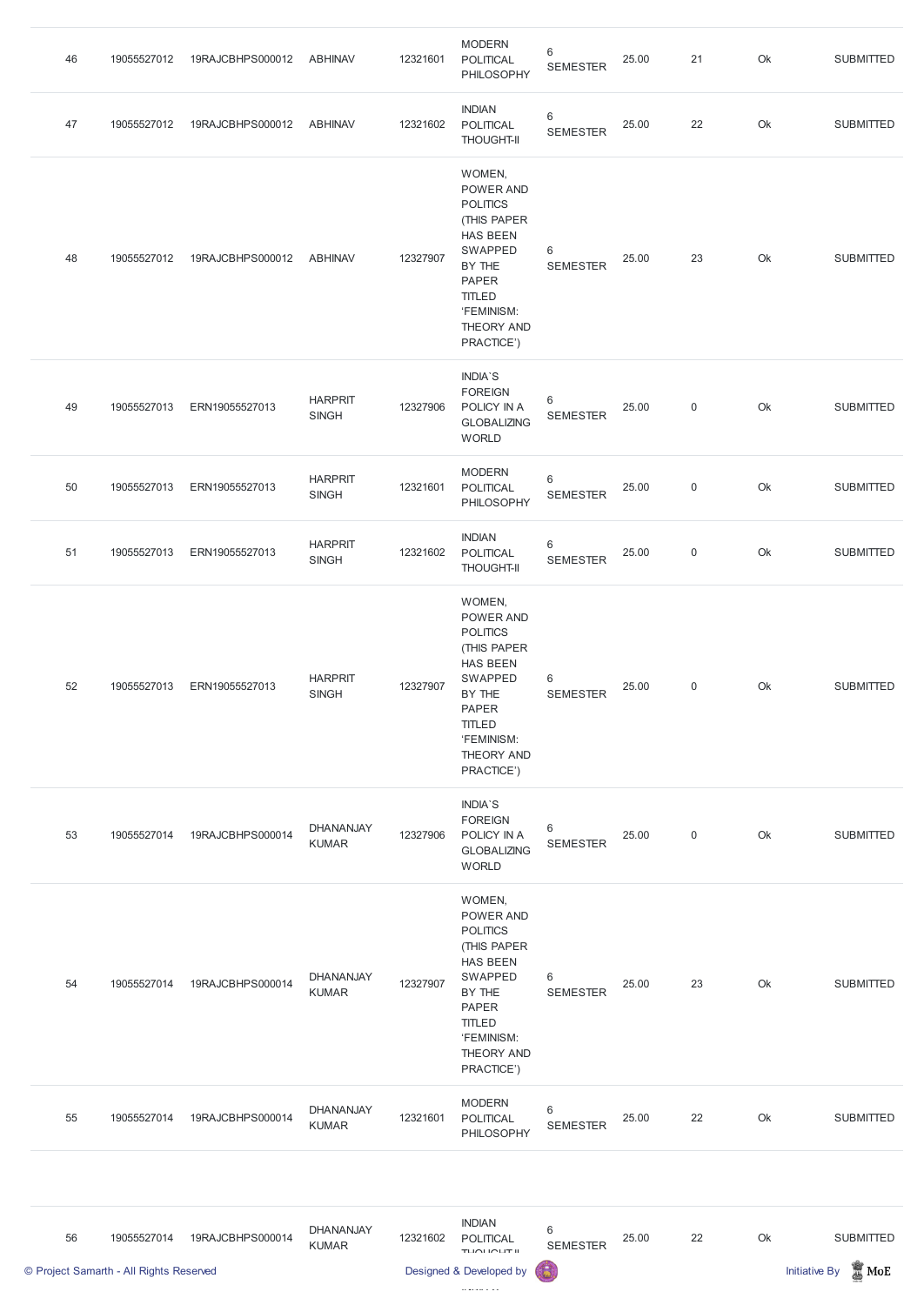| 57 | 19055527015 | 19RAJCBHPS000015 | <b>NANDITA</b><br><b>SINGH</b>                | 12327906 | $0.3 - 0.3 - 0.$<br><b>FOREIGN</b><br>POLICY IN A<br><b>GLOBALIZING</b><br><b>WORLD</b>                                                                                         | 6<br><b>SEMESTER</b>       | 25.00 | 22 | Ok | <b>SUBMITTED</b> |
|----|-------------|------------------|-----------------------------------------------|----------|---------------------------------------------------------------------------------------------------------------------------------------------------------------------------------|----------------------------|-------|----|----|------------------|
| 58 | 19055527015 | 19RAJCBHPS000015 | <b>NANDITA</b><br><b>SINGH</b>                | 12327907 | WOMEN,<br>POWER AND<br><b>POLITICS</b><br>(THIS PAPER<br><b>HAS BEEN</b><br>SWAPPED<br>BY THE<br><b>PAPER</b><br><b>TITLED</b><br>'FEMINISM:<br><b>THEORY AND</b><br>PRACTICE') | $\,6\,$<br><b>SEMESTER</b> | 25.00 | 24 | Ok | <b>SUBMITTED</b> |
| 59 | 19055527015 | 19RAJCBHPS000015 | <b>NANDITA</b><br><b>SINGH</b>                | 12321601 | <b>MODERN</b><br><b>POLITICAL</b><br>PHILOSOPHY                                                                                                                                 | $\,6$<br><b>SEMESTER</b>   | 25.00 | 24 | Ok | <b>SUBMITTED</b> |
| 60 | 19055527015 | 19RAJCBHPS000015 | <b>NANDITA</b><br><b>SINGH</b>                | 12321602 | <b>INDIAN</b><br><b>POLITICAL</b><br><b>THOUGHT-II</b>                                                                                                                          | $\,6$<br><b>SEMESTER</b>   | 25.00 | 22 | Ok | <b>SUBMITTED</b> |
| 61 | 19055527016 | ERN19055527016   | <b>ANISHA</b><br><b>SHARMA</b>                | 12327906 | <b>INDIA'S</b><br><b>FOREIGN</b><br>POLICY IN A<br><b>GLOBALIZING</b><br><b>WORLD</b>                                                                                           | 6<br><b>SEMESTER</b>       | 25.00 | 24 | Ok | <b>SUBMITTED</b> |
| 62 | 19055527016 | ERN19055527016   | <b>ANISHA</b><br><b>SHARMA</b>                | 12327907 | WOMEN,<br>POWER AND<br><b>POLITICS</b><br>(THIS PAPER<br><b>HAS BEEN</b><br>SWAPPED<br>BY THE<br><b>PAPER</b><br><b>TITLED</b><br>'FEMINISM:<br>THEORY AND<br>PRACTICE')        | $\,6\,$<br><b>SEMESTER</b> | 25.00 | 23 | Ok | <b>SUBMITTED</b> |
| 63 | 19055527016 | ERN19055527016   | <b>ANISHA</b><br><b>SHARMA</b>                | 12321601 | <b>MODERN</b><br><b>POLITICAL</b><br>PHILOSOPHY                                                                                                                                 | $\,6$<br><b>SEMESTER</b>   | 25.00 | 22 | Ok | <b>SUBMITTED</b> |
| 64 | 19055527016 | ERN19055527016   | <b>ANISHA</b><br><b>SHARMA</b>                | 12321602 | <b>INDIAN</b><br>POLITICAL<br><b>THOUGHT-II</b>                                                                                                                                 | $\,6$<br><b>SEMESTER</b>   | 25.00 | 24 | Ok | <b>SUBMITTED</b> |
| 65 | 19055527017 | 19RAJCBHPS000017 | <b>NITISH</b><br><b>KUMAR</b><br><b>MAHTO</b> | 12327906 | <b>INDIA'S</b><br><b>FOREIGN</b><br>POLICY IN A<br><b>GLOBALIZING</b><br><b>WORLD</b>                                                                                           | $\,6$<br><b>SEMESTER</b>   | 25.00 | 22 | Ok | <b>SUBMITTED</b> |
| 66 | 19055527017 | 19RAJCBHPS000017 | <b>NITISH</b><br><b>KUMAR</b><br><b>MAHTO</b> | 12327908 | <b>DILEMMAS IN</b><br><b>POLITICS</b>                                                                                                                                           | 6<br><b>SEMESTER</b>       | 25.00 | 23 | Ok | <b>SUBMITTED</b> |
| 67 | 19055527017 | 19RAJCBHPS000017 | <b>NITISH</b><br><b>KUMAR</b><br><b>MAHTO</b> | 12321601 | <b>MODERN</b><br>POLITICAL<br>PHILOSOPHY                                                                                                                                        | $\,6$<br><b>SEMESTER</b>   | 25.00 | 23 | Ok | <b>SUBMITTED</b> |
| 68 | 19055527017 | 19RAJCBHPS000017 | <b>NITISH</b><br><b>KUMAR</b><br><b>MAHTO</b> | 12321602 | <b>INDIAN</b><br>POLITICAL<br><b>THOUGHT-II</b>                                                                                                                                 | 6<br><b>SEMESTER</b>       | 25.00 | 22 | Ok | <b>SUBMITTED</b> |

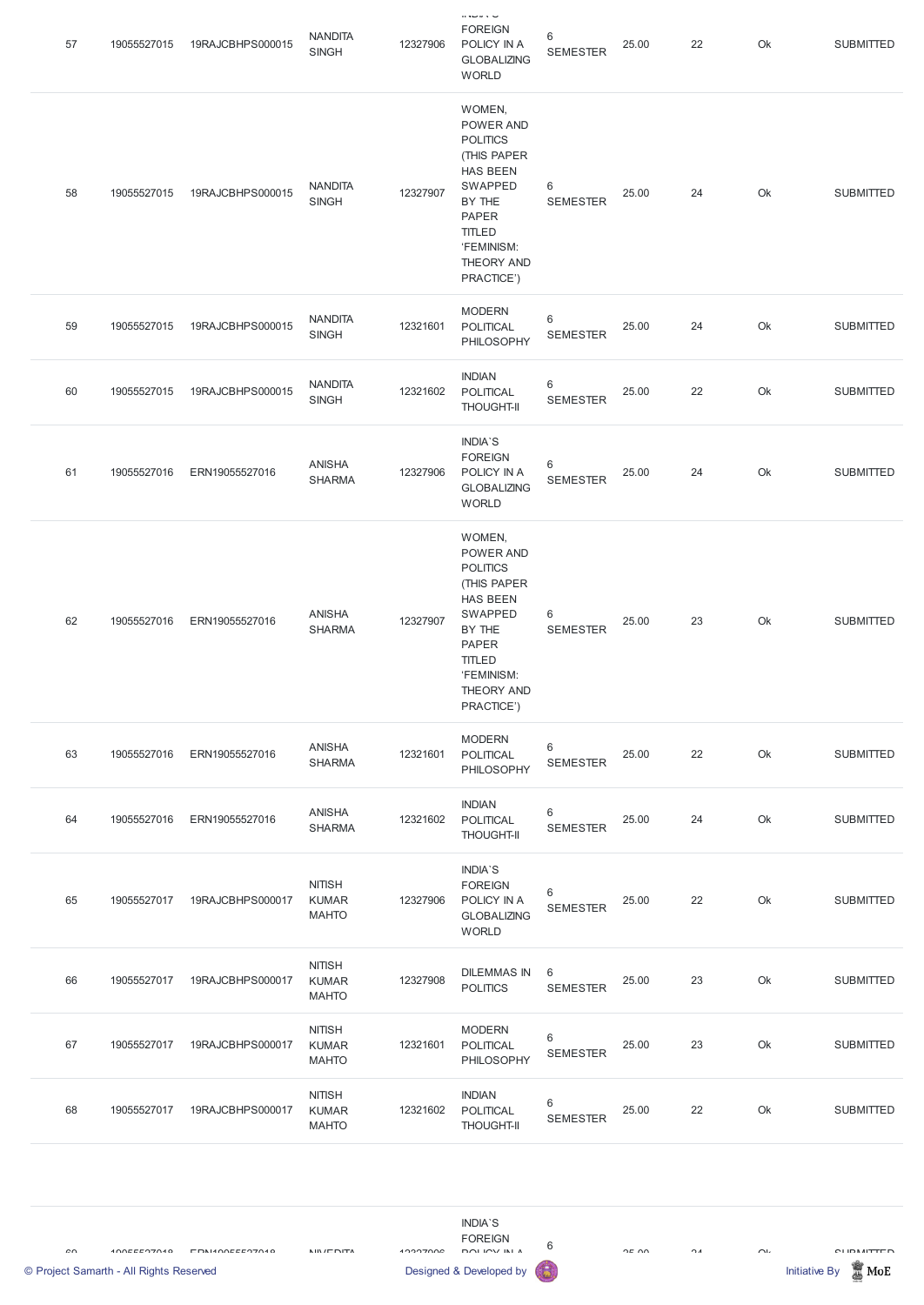| 70 | 19055527018 | ERN19055527018   | <b>NIVEDITA</b> | 12327907 | WOMEN,<br>POWER AND<br><b>POLITICS</b><br>(THIS PAPER<br><b>HAS BEEN</b><br>SWAPPED<br>BY THE<br><b>PAPER</b><br><b>TITLED</b><br>'FEMINISM:<br>THEORY AND<br>PRACTICE') | $\,6\,$<br><b>SEMESTER</b> | 25.00 | 24 | Ok | <b>SUBMITTED</b> |
|----|-------------|------------------|-----------------|----------|--------------------------------------------------------------------------------------------------------------------------------------------------------------------------|----------------------------|-------|----|----|------------------|
| 71 | 19055527018 | ERN19055527018   | <b>NIVEDITA</b> | 12321601 | <b>MODERN</b><br><b>POLITICAL</b><br>PHILOSOPHY                                                                                                                          | $\,6$<br><b>SEMESTER</b>   | 25.00 | 24 | Ok | <b>SUBMITTED</b> |
| 72 | 19055527018 | ERN19055527018   | <b>NIVEDITA</b> | 12321602 | <b>INDIAN</b><br>POLITICAL<br><b>THOUGHT-II</b>                                                                                                                          | 6<br><b>SEMESTER</b>       | 25.00 | 24 | Ok | <b>SUBMITTED</b> |
| 73 | 19055527019 | ERN19055527019   | <b>PAYAL</b>    | 12327906 | <b>INDIA'S</b><br><b>FOREIGN</b><br>POLICY IN A<br><b>GLOBALIZING</b><br><b>WORLD</b>                                                                                    | $\,6$<br><b>SEMESTER</b>   | 25.00 | 21 | Ok | <b>SUBMITTED</b> |
| 74 | 19055527019 | ERN19055527019   | <b>PAYAL</b>    | 12327907 | WOMEN,<br>POWER AND<br><b>POLITICS</b><br>(THIS PAPER<br><b>HAS BEEN</b><br>SWAPPED<br>BY THE<br><b>PAPER</b><br><b>TITLED</b><br>'FEMINISM:<br>THEORY AND<br>PRACTICE') | $\,6\,$<br><b>SEMESTER</b> | 25.00 | 24 | Ok | <b>SUBMITTED</b> |
| 75 | 19055527019 | ERN19055527019   | <b>PAYAL</b>    | 12321601 | <b>MODERN</b><br><b>POLITICAL</b><br>PHILOSOPHY                                                                                                                          | $\,6$<br><b>SEMESTER</b>   | 25.00 | 22 | Ok | <b>SUBMITTED</b> |
| 76 | 19055527019 | ERN19055527019   | <b>PAYAL</b>    | 12321602 | <b>INDIAN</b><br>POLITICAL<br><b>THOUGHT-II</b>                                                                                                                          | 6<br><b>SEMESTER</b>       | 25.00 | 22 | Ok | <b>SUBMITTED</b> |
| 77 | 19055527020 | 19RAJCBHPS000020 | <b>RISHI</b>    | 12327906 | INDIA'S<br><b>FOREIGN</b><br>POLICY IN A<br><b>GLOBALIZING</b><br><b>WORLD</b>                                                                                           | $\,6$<br><b>SEMESTER</b>   | 25.00 | 21 | Ok | <b>SUBMITTED</b> |
| 78 | 19055527020 | 19RAJCBHPS000020 | <b>RISHI</b>    | 12327908 | <b>DILEMMAS IN</b><br><b>POLITICS</b>                                                                                                                                    | $6\,$<br><b>SEMESTER</b>   | 25.00 | 23 | Ok | <b>SUBMITTED</b> |
| 79 | 19055527020 | 19RAJCBHPS000020 | <b>RISHI</b>    | 12321601 | <b>MODERN</b><br><b>POLITICAL</b><br>PHILOSOPHY                                                                                                                          | 6<br><b>SEMESTER</b>       | 25.00 | 23 | Ok | <b>SUBMITTED</b> |









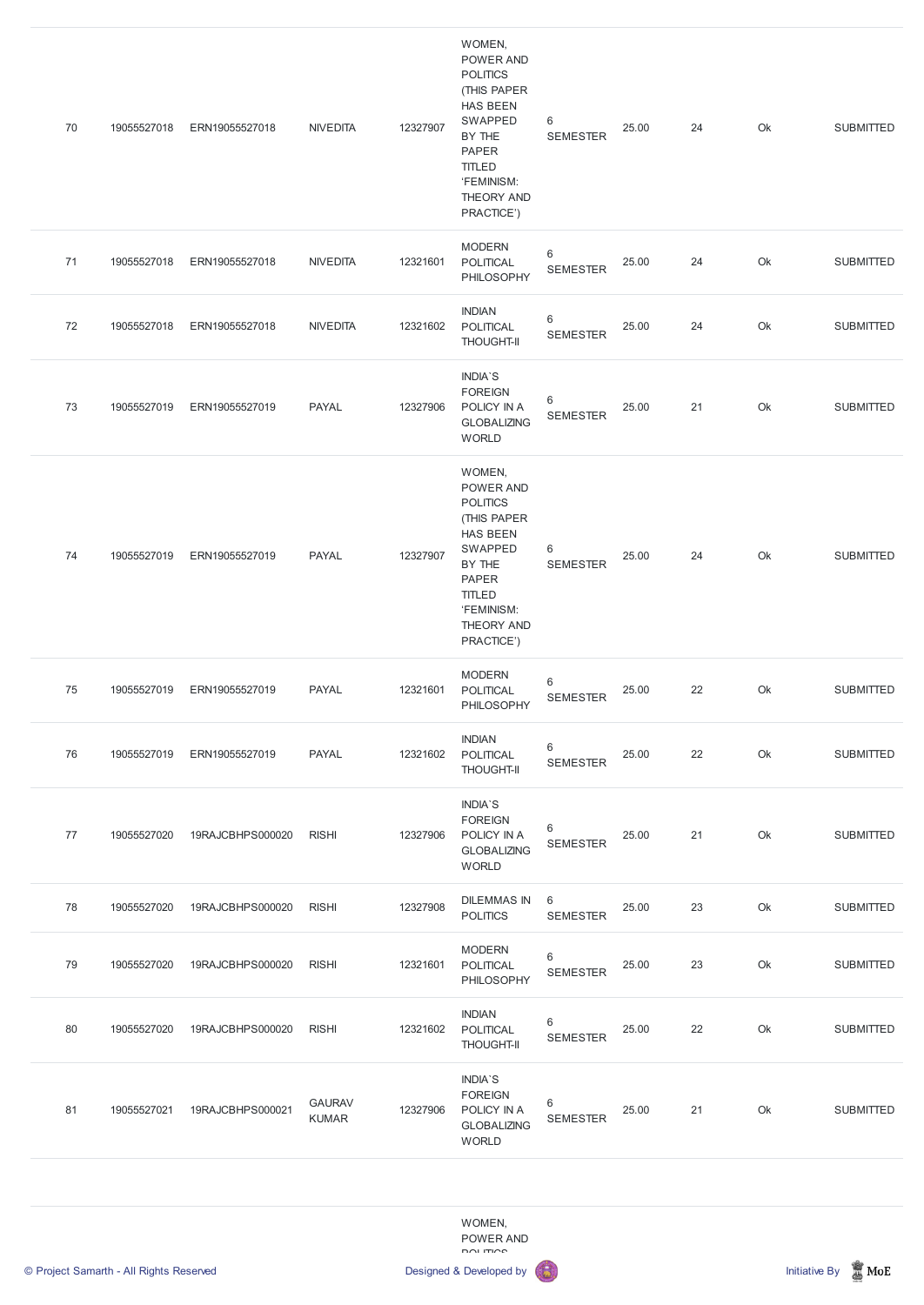| 82 | 19055527021                             | 19RAJCBHPS000021 | <b>GAURAV</b><br><b>KUMAR</b> | 12327907 | SWAPPED<br>BY THE<br><b>PAPER</b><br><b>TITLED</b><br>'FEMINISM:<br>THEORY AND<br>PRACTICE')                                                                                    | $\,6$<br><b>SEMESTER</b> | 25.00 | 23 | Ok | <b>SUBMITTED</b>                        |
|----|-----------------------------------------|------------------|-------------------------------|----------|---------------------------------------------------------------------------------------------------------------------------------------------------------------------------------|--------------------------|-------|----|----|-----------------------------------------|
| 83 | 19055527021                             | 19RAJCBHPS000021 | <b>GAURAV</b><br><b>KUMAR</b> | 12321601 | <b>MODERN</b><br><b>POLITICAL</b><br>PHILOSOPHY                                                                                                                                 | 6<br><b>SEMESTER</b>     | 25.00 | 22 | Ok | <b>SUBMITTED</b>                        |
| 84 | 19055527021                             | 19RAJCBHPS000021 | <b>GAURAV</b><br><b>KUMAR</b> | 12321602 | <b>INDIAN</b><br>POLITICAL<br><b>THOUGHT-II</b>                                                                                                                                 | $\,6$<br><b>SEMESTER</b> | 25.00 | 22 | Ok | <b>SUBMITTED</b>                        |
| 85 | 19055527022                             | 19RAJCBHPS000022 | <b>PIYUSH</b>                 | 12327906 | INDIA'S<br><b>FOREIGN</b><br>POLICY IN A<br><b>GLOBALIZING</b><br><b>WORLD</b>                                                                                                  | 6<br><b>SEMESTER</b>     | 25.00 | 21 | Ok | <b>SUBMITTED</b>                        |
| 86 | 19055527022                             | 19RAJCBHPS000022 | <b>PIYUSH</b>                 | 12327908 | <b>DILEMMAS IN</b><br><b>POLITICS</b>                                                                                                                                           | 6<br><b>SEMESTER</b>     | 25.00 | 23 | Ok | <b>SUBMITTED</b>                        |
| 87 | 19055527022                             | 19RAJCBHPS000022 | <b>PIYUSH</b>                 | 12321601 | <b>MODERN</b><br><b>POLITICAL</b><br>PHILOSOPHY                                                                                                                                 | 6<br><b>SEMESTER</b>     | 25.00 | 23 | Ok | <b>SUBMITTED</b>                        |
| 88 | 19055527022                             | 19RAJCBHPS000022 | <b>PIYUSH</b>                 | 12321602 | <b>INDIAN</b><br>POLITICAL<br><b>THOUGHT-II</b>                                                                                                                                 | 6<br><b>SEMESTER</b>     | 25.00 | 22 | Ok | <b>SUBMITTED</b>                        |
| 89 | 19055527023                             | 19RAJCBHPS000023 | <b>ANURAG</b>                 | 12327906 | INDIA'S<br><b>FOREIGN</b><br>POLICY IN A<br><b>GLOBALIZING</b><br><b>WORLD</b>                                                                                                  | 6<br><b>SEMESTER</b>     | 25.00 | 21 | Ok | <b>SUBMITTED</b>                        |
| 90 | 19055527023                             | 19RAJCBHPS000023 | <b>ANURAG</b>                 | 12327907 | WOMEN,<br>POWER AND<br><b>POLITICS</b><br>(THIS PAPER<br><b>HAS BEEN</b><br><b>SWAPPED</b><br>BY THE<br><b>PAPER</b><br><b>TITLED</b><br>'FEMINISM:<br>THEORY AND<br>PRACTICE') | 6<br><b>SEMESTER</b>     | 25.00 | 24 | Ok | <b>SUBMITTED</b>                        |
| 91 | 19055527023                             | 19RAJCBHPS000023 | <b>ANURAG</b>                 | 12321601 | <b>MODERN</b><br><b>POLITICAL</b><br>PHILOSOPHY                                                                                                                                 | $\,6$<br><b>SEMESTER</b> | 25.00 | 22 | Ok | <b>SUBMITTED</b>                        |
| 92 | 19055527023                             | 19RAJCBHPS000023 | <b>ANURAG</b>                 | 12321602 | <b>INDIAN</b><br>POLITICAL<br><b>THOUGHT-II</b>                                                                                                                                 | 6<br><b>SEMESTER</b>     | 25.00 | 22 | Ok | <b>SUBMITTED</b>                        |
| 93 | 19055527024                             | 19RAJCBHPS000024 | VANDANA                       | 12327906 | INDIA'S<br><b>FOREIGN</b><br>POLICY IN A<br><b>GLOBALIZING</b><br><b>WORLD</b>                                                                                                  | 6<br><b>SEMESTER</b>     | 25.00 | 24 | Ok | <b>SUBMITTED</b>                        |
| 94 | 19055527024                             | 19RAJCBHPS000024 | VANDANA                       | 12327908 | <b>DILEMMAS IN</b><br><b>POLITICS</b>                                                                                                                                           | 6<br><b>SEMESTER</b>     | 25.00 | 23 | Ok | <b>SUBMITTED</b>                        |
| 95 | 19055527024                             | 19RAJCBHPS000024 | VANDANA                       | 12321601 | <b>MODERN</b><br><b>POLITICAL</b><br>PHILOSOPHY                                                                                                                                 | 6<br><b>SEMESTER</b>     | 25.00 | 24 | Ok | <b>SUBMITTED</b>                        |
|    |                                         |                  |                               |          |                                                                                                                                                                                 |                          |       |    |    |                                         |
| 96 | 19055527024                             | 19RAJCBHPS000024 | VANDANA                       | 12321602 | <b>INDIAN</b><br>POLITICAL<br>TUOLIOUT II                                                                                                                                       | 6<br><b>SEMESTER</b>     | 25.00 | 24 | Ok | <b>SUBMITTED</b>                        |
|    | © Project Samarth - All Rights Reserved |                  |                               |          | Designed & Developed by                                                                                                                                                         | 6                        |       |    |    | $\mathbb Z$ MoE<br><b>Initiative By</b> |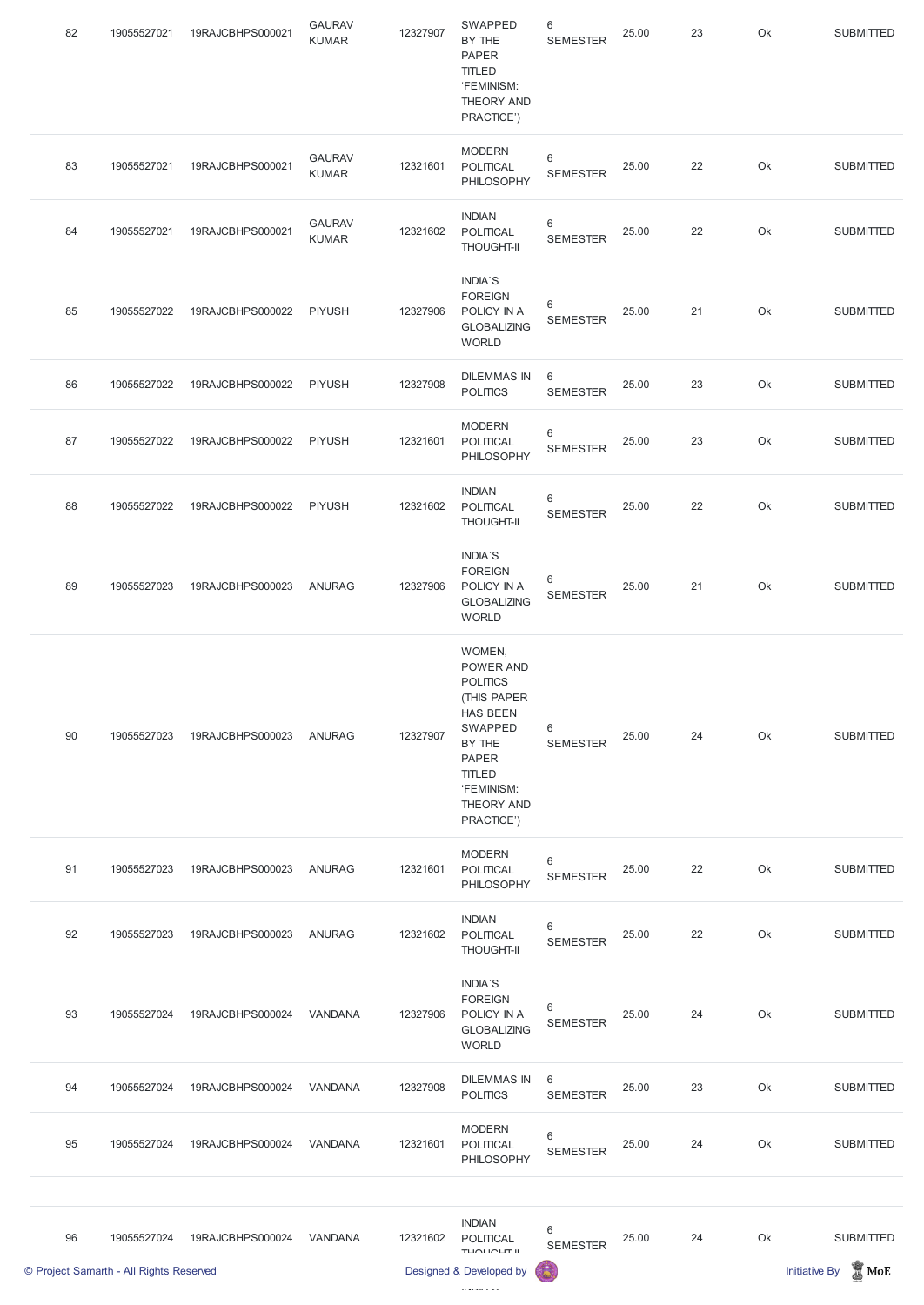| 97  | 19055527025 | ERN19055527025   | SONIA                            | 12327906 | $0.3 \cup 0.3 \cup$<br><b>FOREIGN</b><br>POLICY IN A<br><b>GLOBALIZING</b><br><b>WORLD</b>                                                                                      | 6<br><b>SEMESTER</b>     | 25.00 | 22 | Ok | <b>SUBMITTED</b> |
|-----|-------------|------------------|----------------------------------|----------|---------------------------------------------------------------------------------------------------------------------------------------------------------------------------------|--------------------------|-------|----|----|------------------|
| 98  | 19055527025 | ERN19055527025   | SONIA                            | 12327907 | WOMEN,<br>POWER AND<br><b>POLITICS</b><br>(THIS PAPER<br><b>HAS BEEN</b><br>SWAPPED<br>BY THE<br><b>PAPER</b><br><b>TITLED</b><br>'FEMINISM:<br>THEORY AND<br>PRACTICE')        | 6<br><b>SEMESTER</b>     | 25.00 | 23 | Ok | <b>SUBMITTED</b> |
| 99  | 19055527025 | ERN19055527025   | SONIA                            | 12321601 | <b>MODERN</b><br><b>POLITICAL</b><br>PHILOSOPHY                                                                                                                                 | $\,6$<br><b>SEMESTER</b> | 25.00 | 21 | Ok | <b>SUBMITTED</b> |
| 100 | 19055527025 | ERN19055527025   | SONIA                            | 12321602 | <b>INDIAN</b><br>POLITICAL<br><b>THOUGHT-II</b>                                                                                                                                 | $\,6$<br><b>SEMESTER</b> | 25.00 | 22 | Ok | <b>SUBMITTED</b> |
| 101 | 19055527026 | 19RAJCBHPS000026 | <b>KANISHK</b><br><b>AWASTHI</b> | 12327906 | <b>INDIA'S</b><br><b>FOREIGN</b><br>POLICY IN A<br><b>GLOBALIZING</b><br><b>WORLD</b>                                                                                           | 6<br><b>SEMESTER</b>     | 25.00 | 22 | Ok | <b>SUBMITTED</b> |
| 102 | 19055527026 | 19RAJCBHPS000026 | <b>KANISHK</b><br><b>AWASTHI</b> | 12327907 | WOMEN,<br>POWER AND<br><b>POLITICS</b><br>(THIS PAPER<br><b>HAS BEEN</b><br><b>SWAPPED</b><br>BY THE<br><b>PAPER</b><br><b>TITLED</b><br>'FEMINISM:<br>THEORY AND<br>PRACTICE') | $\,6$<br><b>SEMESTER</b> | 25.00 | 23 | Ok | <b>SUBMITTED</b> |
| 103 | 19055527026 | 19RAJCBHPS000026 | <b>KANISHK</b><br><b>AWASTHI</b> | 12321601 | <b>MODERN</b><br><b>POLITICAL</b><br>PHILOSOPHY                                                                                                                                 | $6\,$<br><b>SEMESTER</b> | 25.00 | 21 | Ok | <b>SUBMITTED</b> |
| 104 | 19055527026 | 19RAJCBHPS000026 | <b>KANISHK</b><br><b>AWASTHI</b> | 12321602 | <b>INDIAN</b><br>POLITICAL<br><b>THOUGHT-II</b>                                                                                                                                 | $\,6$<br><b>SEMESTER</b> | 25.00 | 22 | Ok | <b>SUBMITTED</b> |
| 105 | 19055527027 | 19RAJCBHPS000027 | <b>KOMAL</b><br><b>SHARMA</b>    | 12327906 | <b>INDIA'S</b><br><b>FOREIGN</b><br>POLICY IN A<br><b>GLOBALIZING</b><br><b>WORLD</b>                                                                                           | $\,6$<br><b>SEMESTER</b> | 25.00 | 22 | Ok | <b>SUBMITTED</b> |
|     |             |                  |                                  |          | WOMEN,<br>POWER AND                                                                                                                                                             |                          |       |    |    |                  |

| 106 | 19055527027 | 19RAJCBHPS000027 | <b>KOMAL</b><br><b>SHARMA</b> | 12327907 | <b>POLITICS</b><br>(THIS PAPER<br>HAS BEEN<br>SWAPPED<br>BY THE<br><b>PAPER</b><br><b>TITLED</b><br>'FEMINISM:<br>THEORY AND<br>PRACTICE') | 6<br><b>SEMESTER</b> | 25.00 | 24 | Ok | <b>SUBMITTED</b> |
|-----|-------------|------------------|-------------------------------|----------|--------------------------------------------------------------------------------------------------------------------------------------------|----------------------|-------|----|----|------------------|
|-----|-------------|------------------|-------------------------------|----------|--------------------------------------------------------------------------------------------------------------------------------------------|----------------------|-------|----|----|------------------|

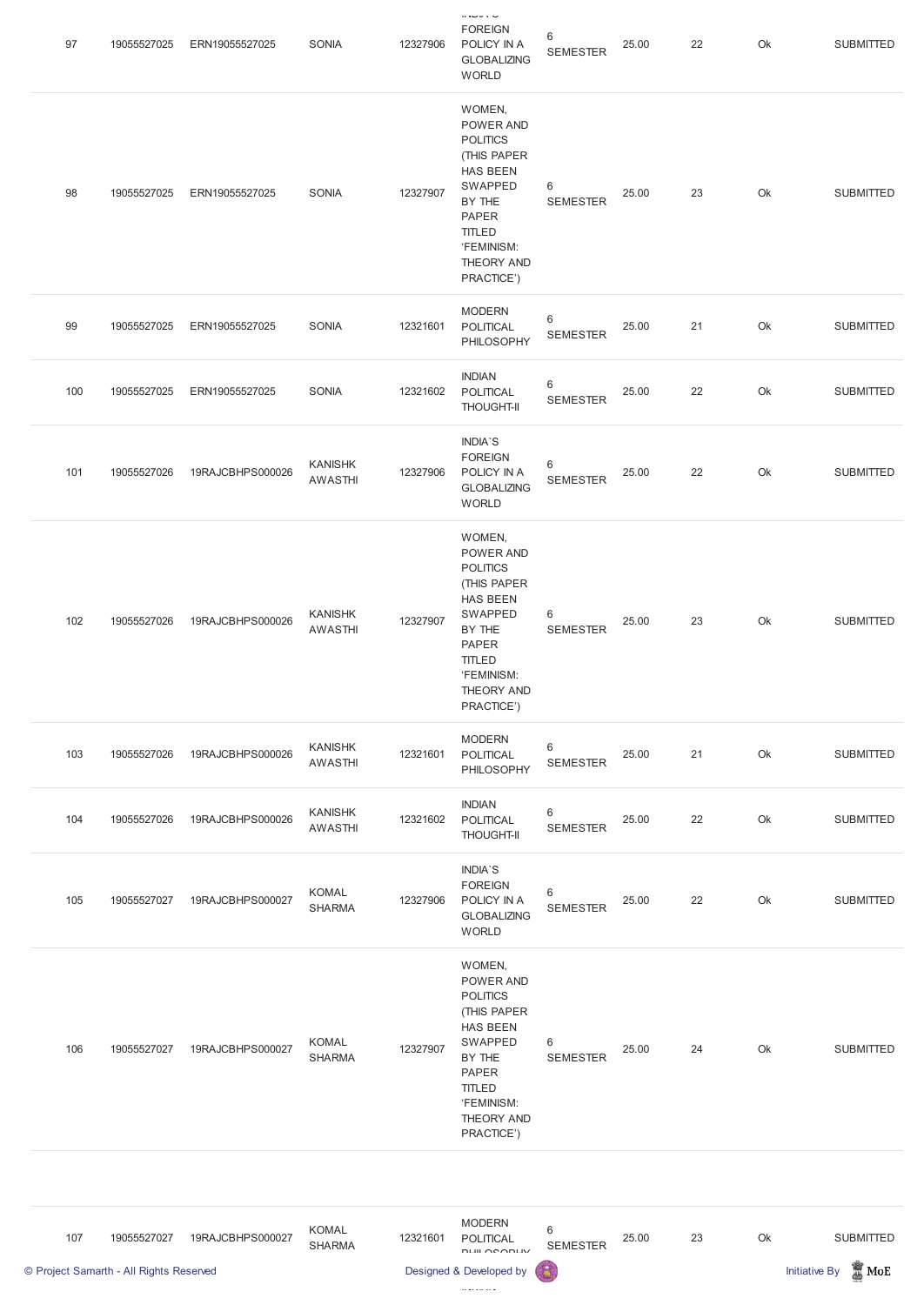| 108 | 19055527027                                            | 19RAJCBHPS000027           | <b>KOMAL</b><br><b>SHARMA</b>    | 12321602 | 0.3120333<br><b>POLITICAL</b><br><b>THOUGHT-II</b>                                                                                                                              | 6<br><b>SEMESTER</b>     | 25.00 | 22            | Ok                | <b>SUBMITTED</b>                                             |
|-----|--------------------------------------------------------|----------------------------|----------------------------------|----------|---------------------------------------------------------------------------------------------------------------------------------------------------------------------------------|--------------------------|-------|---------------|-------------------|--------------------------------------------------------------|
| 109 | 19055527028                                            | 19RAJCBHPS000028           | <b>HIMANSHU</b>                  | 12327906 | INDIA'S<br><b>FOREIGN</b><br>POLICY IN A<br><b>GLOBALIZING</b><br><b>WORLD</b>                                                                                                  | 6<br><b>SEMESTER</b>     | 25.00 | 21            | Ok                | <b>SUBMITTED</b>                                             |
| 110 | 19055527028                                            | 19RAJCBHPS000028           | <b>HIMANSHU</b>                  | 12327907 | WOMEN,<br>POWER AND<br><b>POLITICS</b><br>(THIS PAPER<br><b>HAS BEEN</b><br><b>SWAPPED</b><br>BY THE<br><b>PAPER</b><br><b>TITLED</b><br>'FEMINISM:<br>THEORY AND<br>PRACTICE') | $6\,$<br><b>SEMESTER</b> | 25.00 | 23            | Ok                | <b>SUBMITTED</b>                                             |
| 111 | 19055527028                                            | 19RAJCBHPS000028           | <b>HIMANSHU</b>                  | 12321601 | <b>MODERN</b><br><b>POLITICAL</b><br>PHILOSOPHY                                                                                                                                 | 6<br><b>SEMESTER</b>     | 25.00 | 22            | Ok                | <b>SUBMITTED</b>                                             |
| 112 | 19055527028                                            | 19RAJCBHPS000028           | <b>HIMANSHU</b>                  | 12321602 | <b>INDIAN</b><br>POLITICAL<br><b>THOUGHT-II</b>                                                                                                                                 | $\,6$<br><b>SEMESTER</b> | 25.00 | 22            | Ok                | <b>SUBMITTED</b>                                             |
| 113 | 19055527029                                            | 19RAJCBHPS000029           | <b>RUPAM</b><br><b>KUMARI</b>    | 12327906 | INDIA'S<br><b>FOREIGN</b><br>POLICY IN A<br><b>GLOBALIZING</b><br><b>WORLD</b>                                                                                                  | 6<br><b>SEMESTER</b>     | 25.00 | 22            | Ok                | <b>SUBMITTED</b>                                             |
| 114 | 19055527029                                            | 19RAJCBHPS000029           | <b>RUPAM</b><br><b>KUMARI</b>    | 12327908 | <b>DILEMMAS IN</b><br><b>POLITICS</b>                                                                                                                                           | 6<br><b>SEMESTER</b>     | 25.00 | 23            | Ok                | <b>SUBMITTED</b>                                             |
| 115 | 19055527029                                            | 19RAJCBHPS000029           | <b>RUPAM</b><br><b>KUMARI</b>    | 12321601 | <b>MODERN</b><br><b>POLITICAL</b><br>PHILOSOPHY                                                                                                                                 | 6<br><b>SEMESTER</b>     | 25.00 | 22            | Ok                | <b>SUBMITTED</b>                                             |
| 116 | 19055527029                                            | 19RAJCBHPS000029           | <b>RUPAM</b><br><b>KUMARI</b>    | 12321602 | <b>INDIAN</b><br>POLITICAL<br><b>THOUGHT-II</b>                                                                                                                                 | 6<br><b>SEMESTER</b>     | 25.00 | 22            | Ok                | <b>SUBMITTED</b>                                             |
| 117 | 19055527030                                            | 19RAJCBHPS000030           | <b>KHUSHAL</b><br><b>CHAUHAN</b> | 12327906 | INDIA'S<br><b>FOREIGN</b><br>POLICY IN A<br><b>GLOBALIZING</b><br><b>WORLD</b>                                                                                                  | 6<br><b>SEMESTER</b>     | 25.00 | 22            | Ok                | <b>SUBMITTED</b>                                             |
| 118 | 19055527030                                            | 19RAJCBHPS000030           | <b>KHUSHAL</b><br><b>CHAUHAN</b> | 12327907 | WOMEN,<br>POWER AND<br><b>POLITICS</b><br>(THIS PAPER<br><b>HAS BEEN</b><br>SWAPPED<br>BY THE<br><b>PAPER</b><br><b>TITLED</b><br>'FEMINISM:<br><b>THEORY AND</b><br>PRACTICE') | 6<br><b>SEMESTER</b>     | 25.00 | 23            | Ok                | <b>SUBMITTED</b>                                             |
| 119 | 19055527030                                            | 19RAJCBHPS000030           | <b>KHUSHAL</b><br><b>CHAUHAN</b> | 12321601 | <b>MODERN</b><br><b>POLITICAL</b><br>PHILOSOPHY                                                                                                                                 | $\,6$<br><b>SEMESTER</b> | 25.00 | 22            | Ok                | <b>SUBMITTED</b>                                             |
| 120 | 19055527030                                            | 19RAJCBHPS000030           | <b>KHUSHAL</b><br>CHAUHAN        | 12321602 | <b>INDIAN</b><br>POLITICAL<br><b>THOUGHT-II</b>                                                                                                                                 | 6<br><b>SEMESTER</b>     | 25.00 | 22            | Ok                | <b>SUBMITTED</b>                                             |
| 101 | 100EEE07094<br>© Project Samarth - All Rights Reserved | <b>AND A IMPLIFICAMMON</b> | <b>BHAVYA</b>                    | 1000700C | INDIA'S<br><b>FOREIGN</b><br><b>DOLIOVINIA</b><br>Designed & Developed by                                                                                                       | 6                        | OE UU | $\mathcal{D}$ | $\cap \mathsf{L}$ | <b>CIIDMITTED</b><br>$\mathbb Z$ MoE<br><b>Initiative By</b> |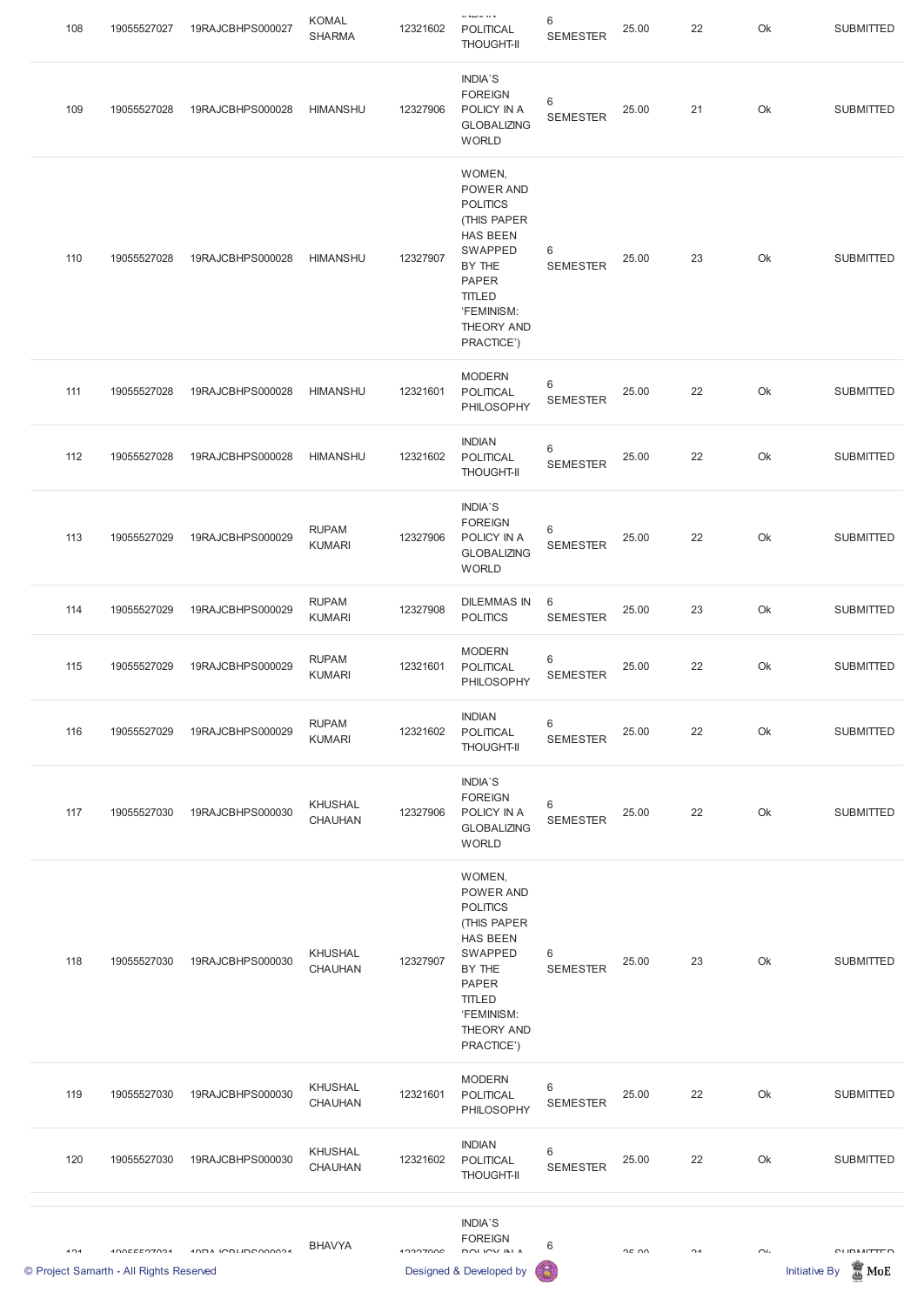|     | © Project Samarth - All Rights Reserved |                  |                              |          | TUOLIOUT II<br>Designed & Developed by                                                                                                                                   | 局                        |       |    |    | $\frac{1}{20}$ MoE<br><b>Initiative By</b> |
|-----|-----------------------------------------|------------------|------------------------------|----------|--------------------------------------------------------------------------------------------------------------------------------------------------------------------------|--------------------------|-------|----|----|--------------------------------------------|
| 132 | 19055527033                             | 19RAJCBHPS000033 | <b>DILIP KUMAR</b>           | 12321602 | <b>INDIAN</b><br>POLITICAL                                                                                                                                               | $\,6$<br><b>SEMESTER</b> | 25.00 | 21 | Ok | <b>SUBMITTED</b>                           |
| 131 | 19055527033                             | 19RAJCBHPS000033 | <b>DILIP KUMAR</b>           | 12321601 | <b>MODERN</b><br>POLITICAL<br>PHILOSOPHY                                                                                                                                 | $\,6$<br><b>SEMESTER</b> | 25.00 | 21 | Ok | <b>SUBMITTED</b>                           |
| 130 | 19055527033                             | 19RAJCBHPS000033 | <b>DILIP KUMAR</b>           | 12327907 | WOMEN,<br>POWER AND<br><b>POLITICS</b><br>(THIS PAPER<br><b>HAS BEEN</b><br>SWAPPED<br>BY THE<br><b>PAPER</b><br><b>TITLED</b><br>'FEMINISM:<br>THEORY AND<br>PRACTICE') | 6<br><b>SEMESTER</b>     | 25.00 | 24 | Ok | <b>SUBMITTED</b>                           |
| 129 | 19055527033                             | 19RAJCBHPS000033 | <b>DILIP KUMAR</b>           | 12327906 | <b>INDIA'S</b><br><b>FOREIGN</b><br>POLICY IN A<br><b>GLOBALIZING</b><br><b>WORLD</b>                                                                                    | $\,6$<br><b>SEMESTER</b> | 25.00 | 21 | Ok | <b>SUBMITTED</b>                           |
| 128 | 19055527032                             | 19RAJCBHPS000032 | <b>ANSHU</b>                 | 12321602 | <b>INDIAN</b><br>POLITICAL<br><b>THOUGHT-II</b>                                                                                                                          | $\,6$<br><b>SEMESTER</b> | 25.00 | 21 | Ok | <b>SUBMITTED</b>                           |
| 127 | 19055527032                             | 19RAJCBHPS000032 | ANSHU                        | 12321601 | <b>MODERN</b><br>POLITICAL<br>PHILOSOPHY                                                                                                                                 | $\,6$<br><b>SEMESTER</b> | 25.00 | 21 | Ok | <b>SUBMITTED</b>                           |
| 126 | 19055527032                             | 19RAJCBHPS000032 | <b>ANSHU</b>                 | 12327907 | WOMEN,<br>POWER AND<br><b>POLITICS</b><br>(THIS PAPER<br><b>HAS BEEN</b><br>SWAPPED<br>BY THE<br><b>PAPER</b><br><b>TITLED</b><br>'FEMINISM:<br>THEORY AND<br>PRACTICE') | 6<br><b>SEMESTER</b>     | 25.00 | 23 | Ok | <b>SUBMITTED</b>                           |
| 125 | 19055527032                             | 19RAJCBHPS000032 | ANSHU                        | 12327906 | <b>INDIA'S</b><br><b>FOREIGN</b><br>POLICY IN A<br><b>GLOBALIZING</b><br><b>WORLD</b>                                                                                    | 6<br><b>SEMESTER</b>     | 25.00 | 21 | Ok | <b>SUBMITTED</b>                           |
| 124 | 19055527031                             | 19RAJCBHPS000031 | <b>BHAVYA</b><br><b>KHER</b> | 12321602 | <b>INDIAN</b><br>POLITICAL<br><b>THOUGHT-II</b>                                                                                                                          | $\,6$<br><b>SEMESTER</b> | 25.00 | 22 | Ok | <b>SUBMITTED</b>                           |
| 123 | 19055527031                             | 19RAJCBHPS000031 | <b>BHAVYA</b><br><b>KHER</b> | 12321601 | <b>MODERN</b><br>POLITICAL<br>PHILOSOPHY                                                                                                                                 | $\,6$<br><b>SEMESTER</b> | 25.00 | 22 | Ok | <b>SUBMITTED</b>                           |
| 122 | 19055527031                             | 19RAJCBHPS000031 | <b>BHAVYA</b><br><b>KHER</b> | 12327907 | WOMEN,<br>POWER AND<br><b>POLITICS</b><br>(THIS PAPER<br><b>HAS BEEN</b><br>SWAPPED<br>BY THE<br><b>PAPER</b><br><b>TITLED</b><br>'FEMINISM:<br>THEORY AND<br>PRACTICE') | 6<br><b>SEMESTER</b>     | 25.00 | 23 | Ok | <b>SUBMITTED</b>                           |
|     |                                         |                  |                              |          |                                                                                                                                                                          |                          |       |    |    |                                            |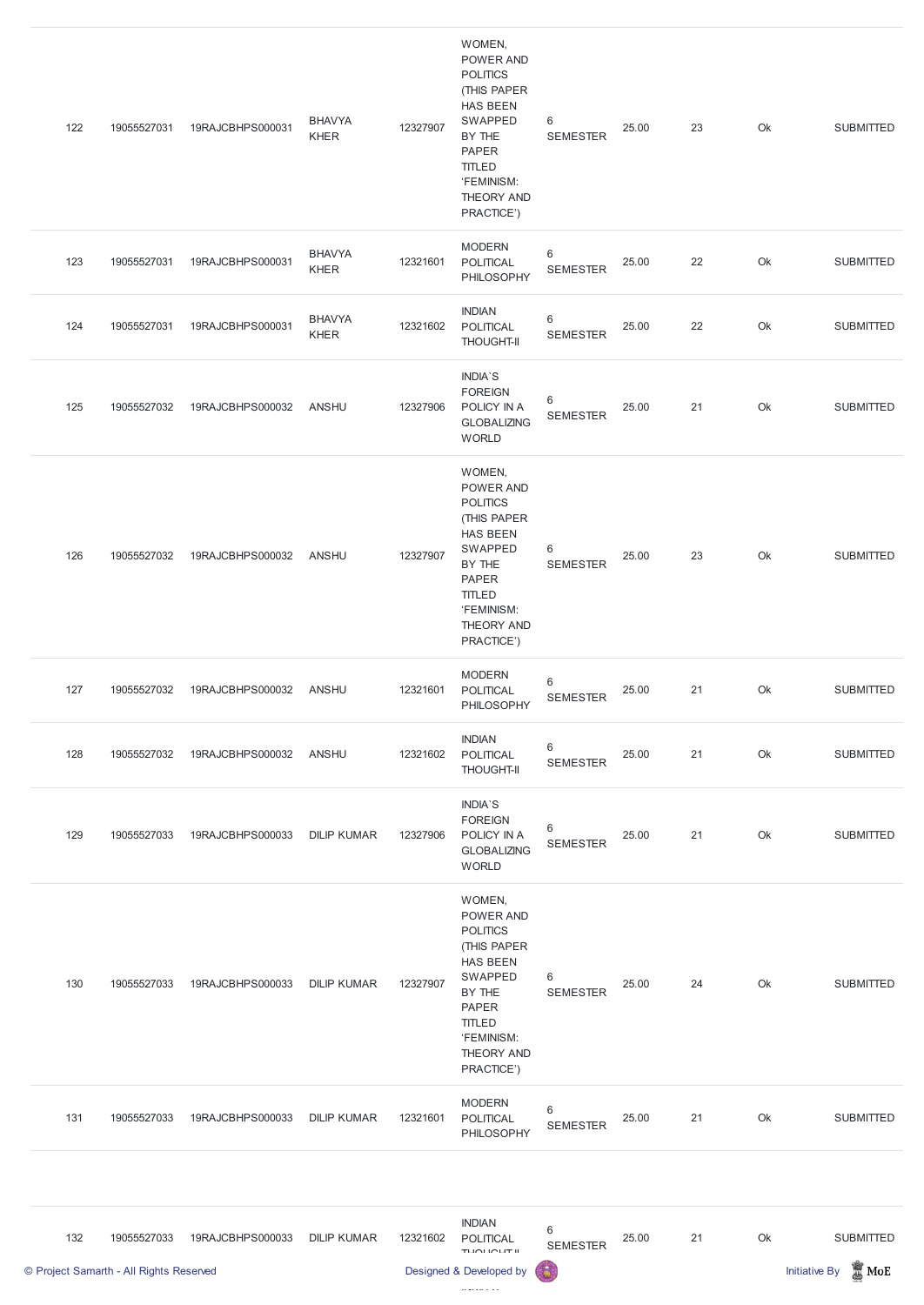| 133 | 19055527034 | 19RAJCBHPS000034 | <b>KANISHKA</b><br><b>SINGH</b> | 12327906 | <b>FOREIGN</b><br>POLICY IN A<br><b>GLOBALIZING</b><br><b>WORLD</b>                                                                                                      | 6<br><b>SEMESTER</b>              | 25.00 | 21 | Ok | <b>SUBMITTED</b> |
|-----|-------------|------------------|---------------------------------|----------|--------------------------------------------------------------------------------------------------------------------------------------------------------------------------|-----------------------------------|-------|----|----|------------------|
| 134 | 19055527034 | 19RAJCBHPS000034 | <b>KANISHKA</b><br><b>SINGH</b> | 12327907 | WOMEN,<br>POWER AND<br><b>POLITICS</b><br>(THIS PAPER<br><b>HAS BEEN</b><br>SWAPPED<br>BY THE<br><b>PAPER</b><br><b>TITLED</b><br>'FEMINISM:<br>THEORY AND<br>PRACTICE') | 6<br><b>SEMESTER</b>              | 25.00 | 23 | Ok | <b>SUBMITTED</b> |
| 135 | 19055527034 | 19RAJCBHPS000034 | <b>KANISHKA</b><br><b>SINGH</b> | 12321601 | <b>MODERN</b><br><b>POLITICAL</b><br>PHILOSOPHY                                                                                                                          | $6\phantom{1}$<br><b>SEMESTER</b> | 25.00 | 21 | Ok | <b>SUBMITTED</b> |
| 136 | 19055527034 | 19RAJCBHPS000034 | <b>KANISHKA</b><br><b>SINGH</b> | 12321602 | <b>INDIAN</b><br>POLITICAL<br><b>THOUGHT-II</b>                                                                                                                          | $\,6\,$<br><b>SEMESTER</b>        | 25.00 | 21 | Ok | <b>SUBMITTED</b> |
| 137 | 19055527035 | ERN19055527035   | <b>RUPALI</b><br><b>THAPA</b>   | 12327906 | INDIA'S<br><b>FOREIGN</b><br>POLICY IN A<br><b>GLOBALIZING</b><br><b>WORLD</b>                                                                                           | $6\phantom{1}$<br><b>SEMESTER</b> | 25.00 | 22 | Ok | <b>SUBMITTED</b> |
| 138 | 19055527035 | ERN19055527035   | <b>RUPALI</b><br><b>THAPA</b>   | 12327907 | WOMEN,<br>POWER AND<br><b>POLITICS</b><br>(THIS PAPER<br>HAS BEEN<br>SWAPPED<br>BY THE<br><b>PAPER</b><br><b>TITLED</b><br>'FEMINISM:<br>THEORY AND<br>PRACTICE')        | 6<br><b>SEMESTER</b>              | 25.00 | 23 | Ok | <b>SUBMITTED</b> |
| 139 | 19055527035 | ERN19055527035   | <b>RUPALI</b><br><b>THAPA</b>   | 12321601 | <b>MODERN</b><br><b>POLITICAL</b><br>PHILOSOPHY                                                                                                                          | $\,6\,$<br><b>SEMESTER</b>        | 25.00 | 21 | Ok | <b>SUBMITTED</b> |
| 140 | 19055527035 | ERN19055527035   | <b>RUPALI</b><br><b>THAPA</b>   | 12321602 | <b>INDIAN</b><br>POLITICAL<br><b>THOUGHT-II</b>                                                                                                                          | $\,6\,$<br><b>SEMESTER</b>        | 25.00 | 21 | Ok | <b>SUBMITTED</b> |
| 141 | 19055527036 | 19RAJCBHPS000036 | <b>PRABHJOT</b><br><b>KAUR</b>  | 12327906 | INDIA'S<br><b>FOREIGN</b><br>POLICY IN A<br><b>GLOBALIZING</b><br><b>WORLD</b>                                                                                           | $6\,$<br><b>SEMESTER</b>          | 25.00 | 22 | Ok | <b>SUBMITTED</b> |
|     |             |                  |                                 |          | WOMEN,                                                                                                                                                                   |                                   |       |    |    |                  |

 $\|u\|_{\mathcal{M}}$  is  $\mathcal{Q}$ 

POWER AND

| 142 | 19055527036 | 19RAJCBHPS000036 | <b>PRABHJOT</b><br><b>KAUR</b> | 12327907 | <b>POLITICS</b><br>(THIS PAPER<br>HAS BEEN<br>SWAPPED<br>BY THE<br><b>PAPER</b><br><b>TITLED</b><br>'FEMINISM:<br>THEORY AND<br>PRACTICE') | 6<br><b>SEMESTER</b> | 25.00 | 23 | Ok | <b>SUBMITTED</b> |
|-----|-------------|------------------|--------------------------------|----------|--------------------------------------------------------------------------------------------------------------------------------------------|----------------------|-------|----|----|------------------|
|-----|-------------|------------------|--------------------------------|----------|--------------------------------------------------------------------------------------------------------------------------------------------|----------------------|-------|----|----|------------------|

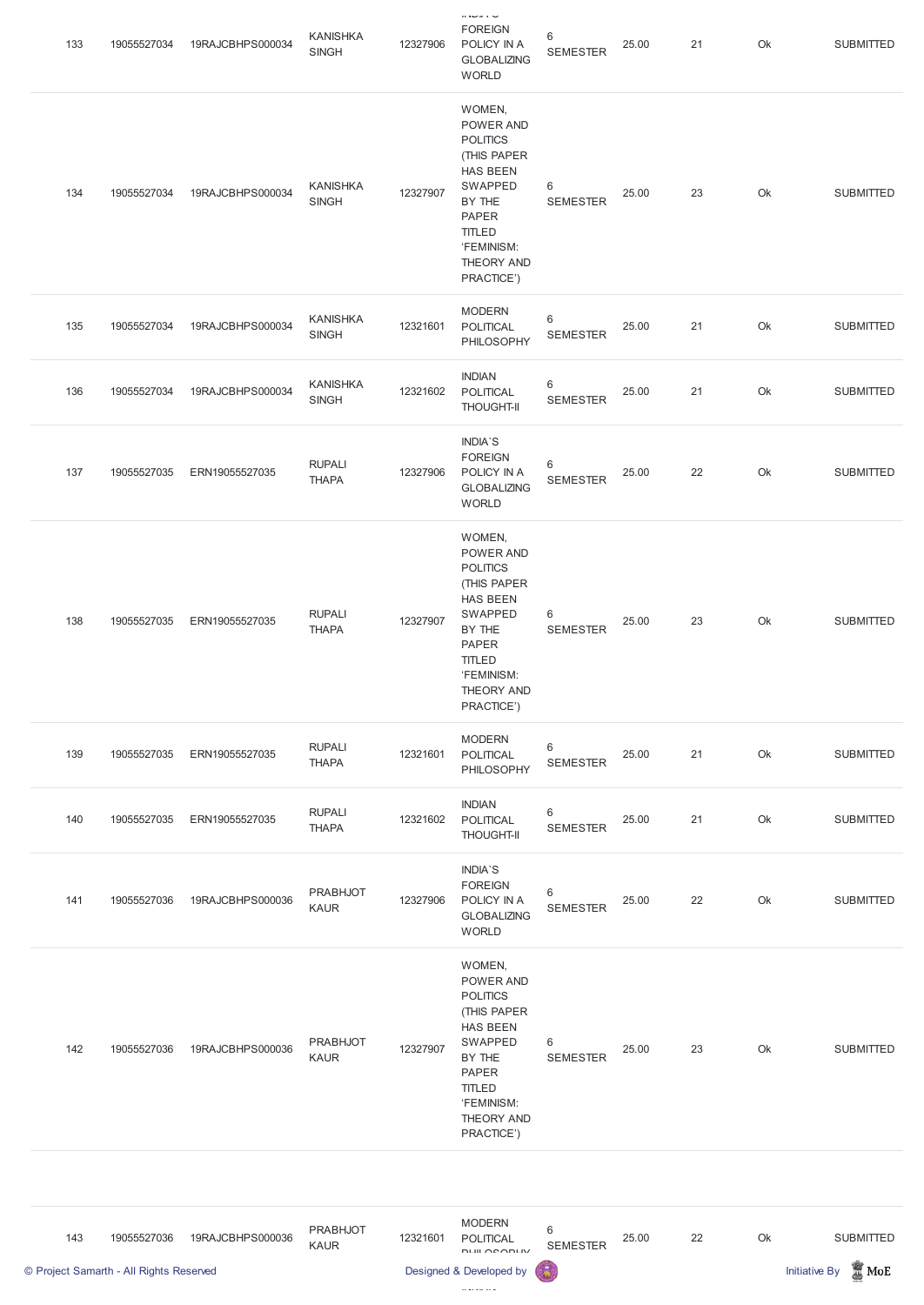| 144 | 19055527036 | 19RAJCBHPS000036 | <b>PRABHJOT</b><br><b>KAUR</b> | 12321602 | $0.3 - 0.313$<br><b>POLITICAL</b><br><b>THOUGHT-II</b>                                                                                                                          | 6<br><b>SEMESTER</b>               | 25.00 | 22 | Ok | <b>SUBMITTED</b> |
|-----|-------------|------------------|--------------------------------|----------|---------------------------------------------------------------------------------------------------------------------------------------------------------------------------------|------------------------------------|-------|----|----|------------------|
| 145 | 19055527037 | 19RAJCBHPS000037 | <b>NITESH</b>                  | 12327906 | <b>INDIA'S</b><br><b>FOREIGN</b><br>POLICY IN A<br><b>GLOBALIZING</b><br><b>WORLD</b>                                                                                           | 6<br><b>SEMESTER</b>               | 25.00 | 22 | Ok | <b>SUBMITTED</b> |
| 146 | 19055527037 | 19RAJCBHPS000037 | <b>NITESH</b>                  | 12327908 | <b>DILEMMAS IN</b><br><b>POLITICS</b>                                                                                                                                           | 6<br><b>SEMESTER</b>               | 25.00 | 23 | Ok | <b>SUBMITTED</b> |
| 147 | 19055527037 | 19RAJCBHPS000037 | <b>NITESH</b>                  | 12321601 | <b>MODERN</b><br><b>POLITICAL</b><br>PHILOSOPHY                                                                                                                                 | 6<br><b>SEMESTER</b>               | 25.00 | 23 | Ok | <b>SUBMITTED</b> |
| 148 | 19055527037 | 19RAJCBHPS000037 | <b>NITESH</b>                  | 12321602 | <b>INDIAN</b><br><b>POLITICAL</b><br><b>THOUGHT-II</b>                                                                                                                          | 6<br><b>SEMESTER</b>               | 25.00 | 23 | Ok | <b>SUBMITTED</b> |
| 149 | 19055527038 | 19RAJCBHPS000038 | <b>SHIRIN</b><br><b>RAWAT</b>  | 12327906 | <b>INDIA'S</b><br><b>FOREIGN</b><br>POLICY IN A<br><b>GLOBALIZING</b><br><b>WORLD</b>                                                                                           | 6<br><b>SEMESTER</b>               | 25.00 | 21 | Ok | <b>SUBMITTED</b> |
| 150 | 19055527038 | 19RAJCBHPS000038 | <b>SHIRIN</b><br><b>RAWAT</b>  | 12327907 | WOMEN,<br>POWER AND<br><b>POLITICS</b><br>(THIS PAPER<br><b>HAS BEEN</b><br><b>SWAPPED</b><br>BY THE<br><b>PAPER</b><br><b>TITLED</b><br>'FEMINISM:<br>THEORY AND<br>PRACTICE') | 6<br><b>SEMESTER</b>               | 25.00 | 23 | Ok | <b>SUBMITTED</b> |
| 151 | 19055527038 | 19RAJCBHPS000038 | <b>SHIRIN</b><br><b>RAWAT</b>  | 12321601 | <b>MODERN</b><br><b>POLITICAL</b><br>PHILOSOPHY                                                                                                                                 | 6<br><b>SEMESTER</b>               | 25.00 | 23 | Ok | <b>SUBMITTED</b> |
| 152 | 19055527038 | 19RAJCBHPS000038 | <b>SHIRIN</b><br><b>RAWAT</b>  | 12321602 | <b>INDIAN</b><br>POLITICAL<br><b>THOUGHT-II</b>                                                                                                                                 | 6<br><b>SEMESTER</b>               | 25.00 | 22 | Ok | <b>SUBMITTED</b> |
| 153 | 19055527039 | 19RAJCBHPS000039 | <b>NITIN</b><br><b>SHARMA</b>  | 12327906 | <b>INDIA'S</b><br><b>FOREIGN</b><br>POLICY IN A<br><b>GLOBALIZING</b><br><b>WORLD</b>                                                                                           | 6<br><b>SEMESTER</b>               | 25.00 | 21 | Ok | <b>SUBMITTED</b> |
| 154 | 19055527039 | 19RAJCBHPS000039 | <b>NITIN</b><br><b>SHARMA</b>  | 12327908 | <b>DILEMMAS IN</b><br><b>POLITICS</b>                                                                                                                                           | $6\phantom{1}6$<br><b>SEMESTER</b> | 25.00 | 23 | Ok | <b>SUBMITTED</b> |
| 155 | 19055527039 | 19RAJCBHPS000039 | <b>NITIN</b><br><b>SHARMA</b>  | 12321601 | <b>MODERN</b><br><b>POLITICAL</b><br>PHILOSOPHY                                                                                                                                 | 6<br><b>SEMESTER</b>               | 25.00 | 23 | Ok | <b>SUBMITTED</b> |







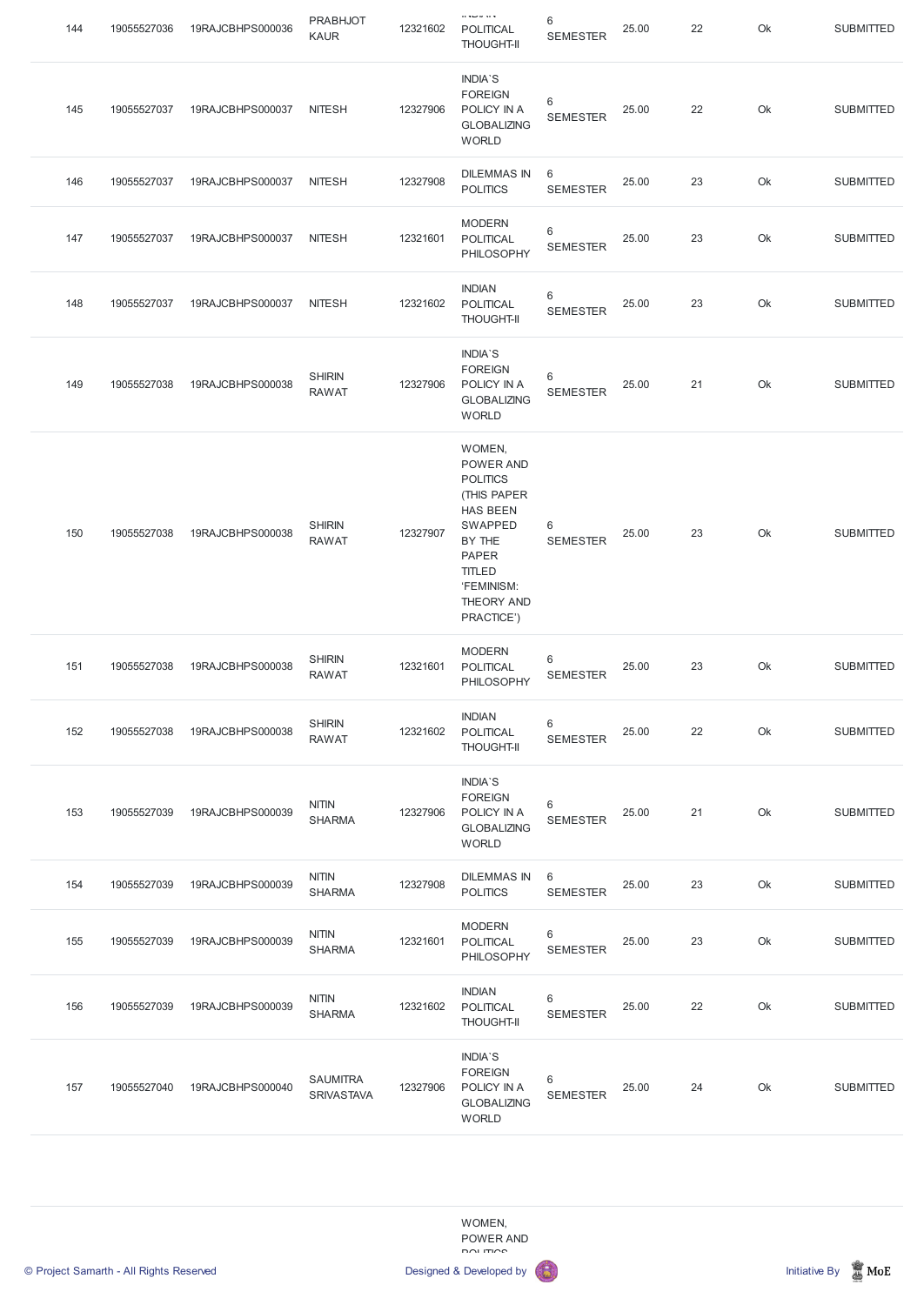| 158 | 19055527040 | 19RAJCBHPS000040 | <b>SAUMITRA</b><br><b>SRIVASTAVA</b> | 12327907 | SWAPPED<br>BY THE<br><b>PAPER</b><br><b>TITLED</b><br>'FEMINISM:<br>THEORY AND<br>PRACTICE')                                                                                    | 6<br><b>SEMESTER</b>       | 25.00 | 23 | Ok | <b>SUBMITTED</b> |
|-----|-------------|------------------|--------------------------------------|----------|---------------------------------------------------------------------------------------------------------------------------------------------------------------------------------|----------------------------|-------|----|----|------------------|
| 159 | 19055527040 | 19RAJCBHPS000040 | <b>SAUMITRA</b><br><b>SRIVASTAVA</b> | 12321601 | <b>MODERN</b><br>POLITICAL<br>PHILOSOPHY                                                                                                                                        | 6<br><b>SEMESTER</b>       | 25.00 | 23 | Ok | <b>SUBMITTED</b> |
| 160 | 19055527040 | 19RAJCBHPS000040 | <b>SAUMITRA</b><br><b>SRIVASTAVA</b> | 12321602 | <b>INDIAN</b><br>POLITICAL<br><b>THOUGHT-II</b>                                                                                                                                 | $\,6\,$<br><b>SEMESTER</b> | 25.00 | 24 | Ok | <b>SUBMITTED</b> |
| 161 | 19055527041 | 19RAJCBHPS000041 | <b>AZHRUDDIN</b>                     | 12327906 | INDIA'S<br><b>FOREIGN</b><br>POLICY IN A<br><b>GLOBALIZING</b><br><b>WORLD</b>                                                                                                  | $\,6\,$<br><b>SEMESTER</b> | 25.00 | 22 | Ok | <b>SUBMITTED</b> |
| 162 | 19055527041 | 19RAJCBHPS000041 | <b>AZHRUDDIN</b>                     | 12327907 | WOMEN,<br>POWER AND<br><b>POLITICS</b><br>(THIS PAPER<br><b>HAS BEEN</b><br>SWAPPED<br>BY THE<br><b>PAPER</b><br><b>TITLED</b><br>'FEMINISM:<br><b>THEORY AND</b><br>PRACTICE') | 6<br><b>SEMESTER</b>       | 25.00 | 23 | Ok | <b>SUBMITTED</b> |
| 163 | 19055527041 | 19RAJCBHPS000041 | <b>AZHRUDDIN</b>                     | 12321601 | <b>MODERN</b><br>POLITICAL<br>PHILOSOPHY                                                                                                                                        | 6<br><b>SEMESTER</b>       | 25.00 | 22 | Ok | <b>SUBMITTED</b> |
| 164 | 19055527041 | 19RAJCBHPS000041 | <b>AZHRUDDIN</b>                     | 12321602 | <b>INDIAN</b><br>POLITICAL<br><b>THOUGHT-II</b>                                                                                                                                 | $\,6\,$<br><b>SEMESTER</b> | 25.00 | 21 | Ok | <b>SUBMITTED</b> |
| 165 | 19055527042 | 19RAJCBHPS000042 | <b>AAYUSHI</b>                       | 12327906 | INDIA'S<br><b>FOREIGN</b><br>POLICY IN A<br><b>GLOBALIZING</b><br><b>WORLD</b>                                                                                                  | $\,6\,$<br><b>SEMESTER</b> | 25.00 | 23 | Ok | <b>SUBMITTED</b> |
| 166 | 19055527042 | 19RAJCBHPS000042 | <b>AAYUSHI</b>                       | 12327907 | WOMEN,<br>POWER AND<br><b>POLITICS</b><br>(THIS PAPER<br><b>HAS BEEN</b><br>SWAPPED<br>BY THE<br>PAPER<br><b>TITLED</b><br>'FEMINISM:<br><b>THEORY AND</b><br>PRACTICE')        | 6<br><b>SEMESTER</b>       | 25.00 | 24 | Ok | <b>SUBMITTED</b> |



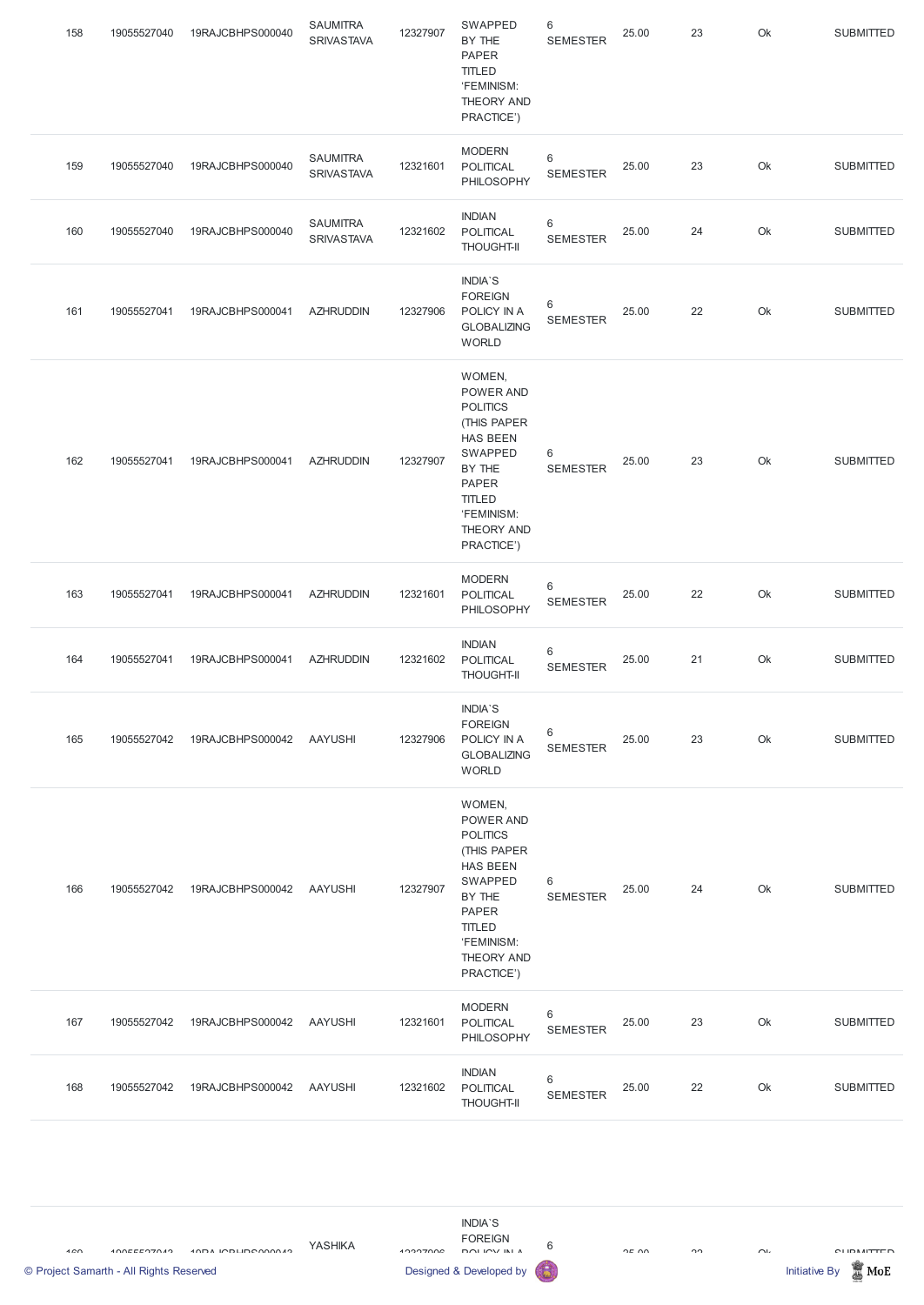|     | © Project Samarth - All Rights Reserved |                  |                                  |          | Designed & Developed by                                                                                                                                                  | 局                                  |       |    |               | $\frac{1}{20}$ MoE<br><b>Initiative By</b> |
|-----|-----------------------------------------|------------------|----------------------------------|----------|--------------------------------------------------------------------------------------------------------------------------------------------------------------------------|------------------------------------|-------|----|---------------|--------------------------------------------|
| 180 | 19055527045                             | 19RAJCBHPS000045 | <b>ATULITA RAJ</b>               | 12321602 | <b>INDIAN</b><br><b>POLITICAL</b><br>TUOLIOUT II                                                                                                                         | $6\phantom{1}6$<br><b>SEMESTER</b> | 25.00 | 22 | $\mathsf{Ok}$ | <b>SUBMITTED</b>                           |
| 179 | 19055527045                             | 19RAJCBHPS000045 | <b>ATULITA RAJ</b>               | 12321601 | <b>MODERN</b><br><b>POLITICAL</b><br>PHILOSOPHY                                                                                                                          | $\,6\,$<br><b>SEMESTER</b>         | 25.00 | 23 | Ok            | <b>SUBMITTED</b>                           |
| 178 | 19055527045                             | 19RAJCBHPS000045 | <b>ATULITA RAJ</b>               | 12327907 | WOMEN,<br>POWER AND<br><b>POLITICS</b><br>(THIS PAPER<br><b>HAS BEEN</b><br>SWAPPED<br>BY THE<br><b>PAPER</b><br><b>TITLED</b><br>'FEMINISM:<br>THEORY AND<br>PRACTICE') | 6<br><b>SEMESTER</b>               | 25.00 | 24 | Ok            | <b>SUBMITTED</b>                           |
| 177 | 19055527045                             | 19RAJCBHPS000045 | <b>ATULITA RAJ</b>               | 12327906 | <b>INDIA'S</b><br><b>FOREIGN</b><br>POLICY IN A<br><b>GLOBALIZING</b><br><b>WORLD</b>                                                                                    | $6\,$<br><b>SEMESTER</b>           | 25.00 | 22 | Ok            | <b>SUBMITTED</b>                           |
| 176 | 19055527044                             | 19RAJCBHPS000044 | <b>PARVEEN</b><br><b>KHATOON</b> | 12321602 | <b>INDIAN</b><br>POLITICAL<br><b>THOUGHT-II</b>                                                                                                                          | $\,6\,$<br><b>SEMESTER</b>         | 25.00 | 21 | Ok            | <b>SUBMITTED</b>                           |
| 175 | 19055527044                             | 19RAJCBHPS000044 | <b>PARVEEN</b><br><b>KHATOON</b> | 12321601 | <b>MODERN</b><br><b>POLITICAL</b><br>PHILOSOPHY                                                                                                                          | $\,6\,$<br><b>SEMESTER</b>         | 25.00 | 22 | Ok            | <b>SUBMITTED</b>                           |
| 174 | 19055527044                             | 19RAJCBHPS000044 | <b>PARVEEN</b><br><b>KHATOON</b> | 12327907 | WOMEN,<br>POWER AND<br><b>POLITICS</b><br>(THIS PAPER<br><b>HAS BEEN</b><br>SWAPPED<br>BY THE<br><b>PAPER</b><br><b>TITLED</b><br>'FEMINISM:<br>THEORY AND<br>PRACTICE') | $\,6\,$<br><b>SEMESTER</b>         | 25.00 | 23 | Ok            | <b>SUBMITTED</b>                           |
| 173 | 19055527044                             | 19RAJCBHPS000044 | <b>PARVEEN</b><br><b>KHATOON</b> | 12327906 | <b>INDIA'S</b><br><b>FOREIGN</b><br>POLICY IN A<br><b>GLOBALIZING</b><br><b>WORLD</b>                                                                                    | $6\,$<br><b>SEMESTER</b>           | 25.00 | 22 | Ok            | <b>SUBMITTED</b>                           |
| 172 | 19055527043                             | 19RAJCBHPS000043 | YASHIKA<br><b>GUPTA</b>          | 12321602 | <b>INDIAN</b><br><b>POLITICAL</b><br><b>THOUGHT-II</b>                                                                                                                   | $\,6\,$<br><b>SEMESTER</b>         | 25.00 | 22 | Ok            | <b>SUBMITTED</b>                           |
| 171 | 19055527043                             | 19RAJCBHPS000043 | YASHIKA<br><b>GUPTA</b>          | 12321601 | <b>MODERN</b><br><b>POLITICAL</b><br>PHILOSOPHY                                                                                                                          | $\,6\,$<br><b>SEMESTER</b>         | 25.00 | 21 | Ok            | <b>SUBMITTED</b>                           |
| 170 | 19055527043                             | 19RAJCBHPS000043 | YASHIKA<br><b>GUPTA</b>          | 12327907 | WOMEN,<br>POWER AND<br><b>POLITICS</b><br>(THIS PAPER<br><b>HAS BEEN</b><br>SWAPPED<br>BY THE<br><b>PAPER</b><br><b>TITLED</b><br>'FEMINISM:<br>THEORY AND<br>PRACTICE') | $6\phantom{1}$<br><b>SEMESTER</b>  | 25.00 | 23 | Ok            | <b>SUBMITTED</b>                           |
|     |                                         |                  |                                  |          |                                                                                                                                                                          |                                    |       |    |               |                                            |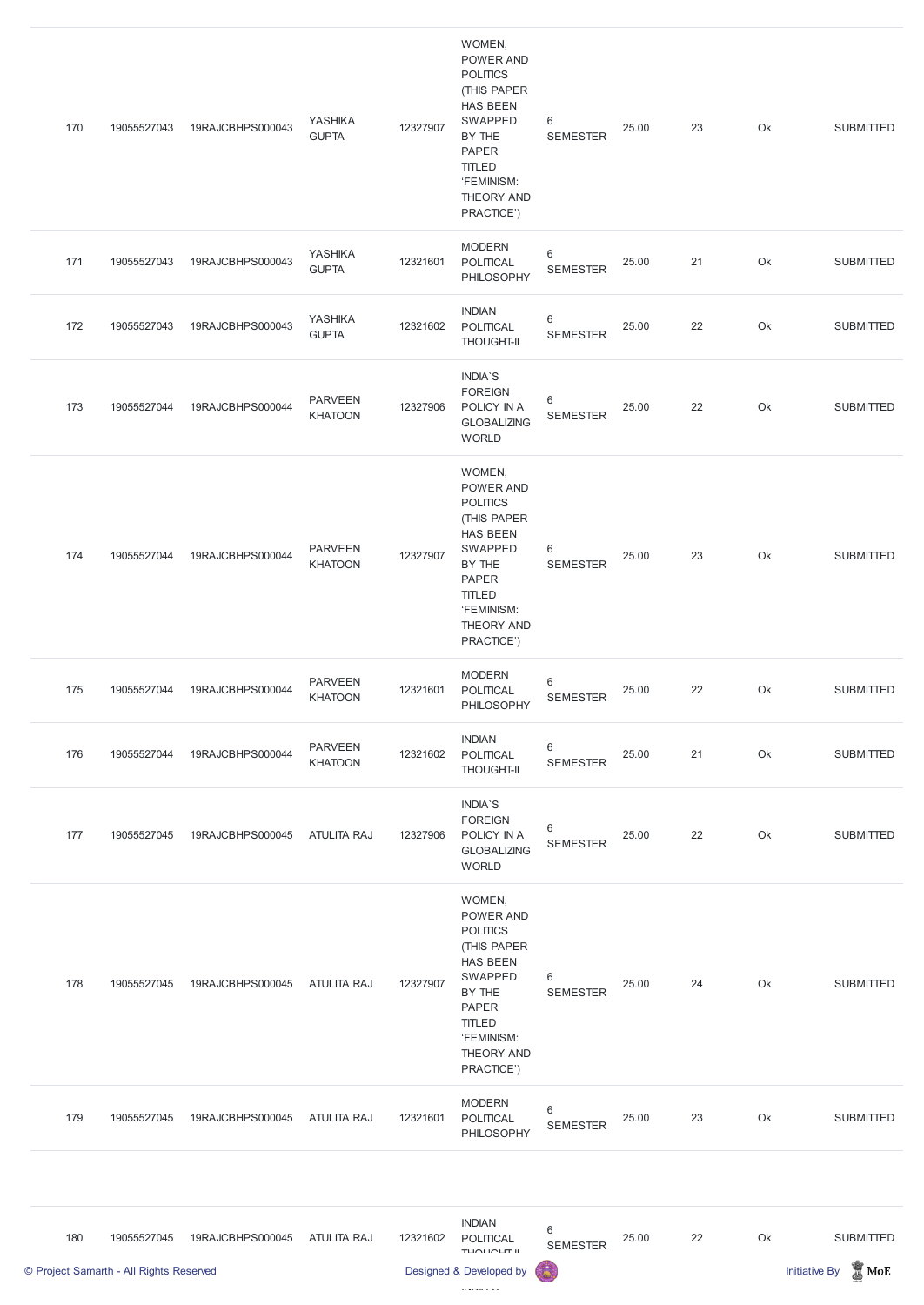| 181 | 19055527046 | ERN19055527046   | <b>ZUNAID</b>                  | 12327906 | $\cdots$<br><b>FOREIGN</b><br>POLICY IN A<br><b>GLOBALIZING</b><br><b>WORLD</b>                                                                                          | 6<br><b>SEMESTER</b>              | 25.00 | 22 | Ok | <b>SUBMITTED</b> |
|-----|-------------|------------------|--------------------------------|----------|--------------------------------------------------------------------------------------------------------------------------------------------------------------------------|-----------------------------------|-------|----|----|------------------|
| 182 | 19055527046 | ERN19055527046   | <b>ZUNAID</b>                  | 12327907 | WOMEN,<br>POWER AND<br><b>POLITICS</b><br>(THIS PAPER<br><b>HAS BEEN</b><br>SWAPPED<br>BY THE<br><b>PAPER</b><br><b>TITLED</b><br>'FEMINISM:<br>THEORY AND<br>PRACTICE') | $\,6\,$<br><b>SEMESTER</b>        | 25.00 | 23 | Ok | <b>SUBMITTED</b> |
| 183 | 19055527046 | ERN19055527046   | <b>ZUNAID</b>                  | 12321601 | <b>MODERN</b><br>POLITICAL<br>PHILOSOPHY                                                                                                                                 | $\,6\,$<br><b>SEMESTER</b>        | 25.00 | 22 | Ok | <b>SUBMITTED</b> |
| 184 | 19055527046 | ERN19055527046   | <b>ZUNAID</b>                  | 12321602 | <b>INDIAN</b><br>POLITICAL<br><b>THOUGHT-II</b>                                                                                                                          | $\,6\,$<br><b>SEMESTER</b>        | 25.00 | 22 | Ok | <b>SUBMITTED</b> |
| 185 | 19055527047 | 19RAJCBHPS000047 | <b>ABHINAV</b><br><b>KUMAR</b> | 12327906 | <b>INDIA'S</b><br><b>FOREIGN</b><br>POLICY IN A<br><b>GLOBALIZING</b><br><b>WORLD</b>                                                                                    | $6\phantom{1}$<br><b>SEMESTER</b> | 25.00 | 22 | Ok | <b>SUBMITTED</b> |
| 186 | 19055527047 | 19RAJCBHPS000047 | <b>ABHINAV</b><br><b>KUMAR</b> | 12327907 | WOMEN,<br>POWER AND<br><b>POLITICS</b><br>(THIS PAPER<br><b>HAS BEEN</b><br>SWAPPED<br>BY THE<br><b>PAPER</b><br><b>TITLED</b><br>'FEMINISM:<br>THEORY AND<br>PRACTICE') | 6<br><b>SEMESTER</b>              | 25.00 | 23 | Ok | <b>SUBMITTED</b> |
| 187 | 19055527047 | 19RAJCBHPS000047 | <b>ABHINAV</b><br><b>KUMAR</b> | 12321601 | <b>MODERN</b><br>POLITICAL<br>PHILOSOPHY                                                                                                                                 | 6<br><b>SEMESTER</b>              | 25.00 | 23 | Ok | <b>SUBMITTED</b> |
| 188 | 19055527047 | 19RAJCBHPS000047 | <b>ABHINAV</b><br><b>KUMAR</b> | 12321602 | <b>INDIAN</b><br>POLITICAL<br><b>THOUGHT-II</b>                                                                                                                          | $\,6\,$<br><b>SEMESTER</b>        | 25.00 | 22 | Ok | <b>SUBMITTED</b> |
| 189 | 19055527049 | ERN19055527049   | <b>ANJALI</b><br>YADAV         | 12327906 | <b>INDIA'S</b><br><b>FOREIGN</b><br>POLICY IN A<br><b>GLOBALIZING</b><br><b>WORLD</b>                                                                                    | $6\,$<br><b>SEMESTER</b>          | 25.00 | 22 | Ok | <b>SUBMITTED</b> |
|     |             |                  |                                |          | WOMEN,                                                                                                                                                                   |                                   |       |    |    |                  |

POWER AND

| 190 | 19055527049 | ERN19055527049 | ANJALI<br>YADAV | 12327907 | <b>POLITICS</b><br>(THIS PAPER<br><b>HAS BEEN</b><br>SWAPPED<br>BY THE<br><b>PAPER</b><br><b>TITLED</b><br>'FEMINISM:<br>THEORY AND<br>PRACTICE') | 6<br><b>SEMESTER</b> | 25.00 | 23 | Ok | <b>SUBMITTED</b> |
|-----|-------------|----------------|-----------------|----------|---------------------------------------------------------------------------------------------------------------------------------------------------|----------------------|-------|----|----|------------------|
|-----|-------------|----------------|-----------------|----------|---------------------------------------------------------------------------------------------------------------------------------------------------|----------------------|-------|----|----|------------------|

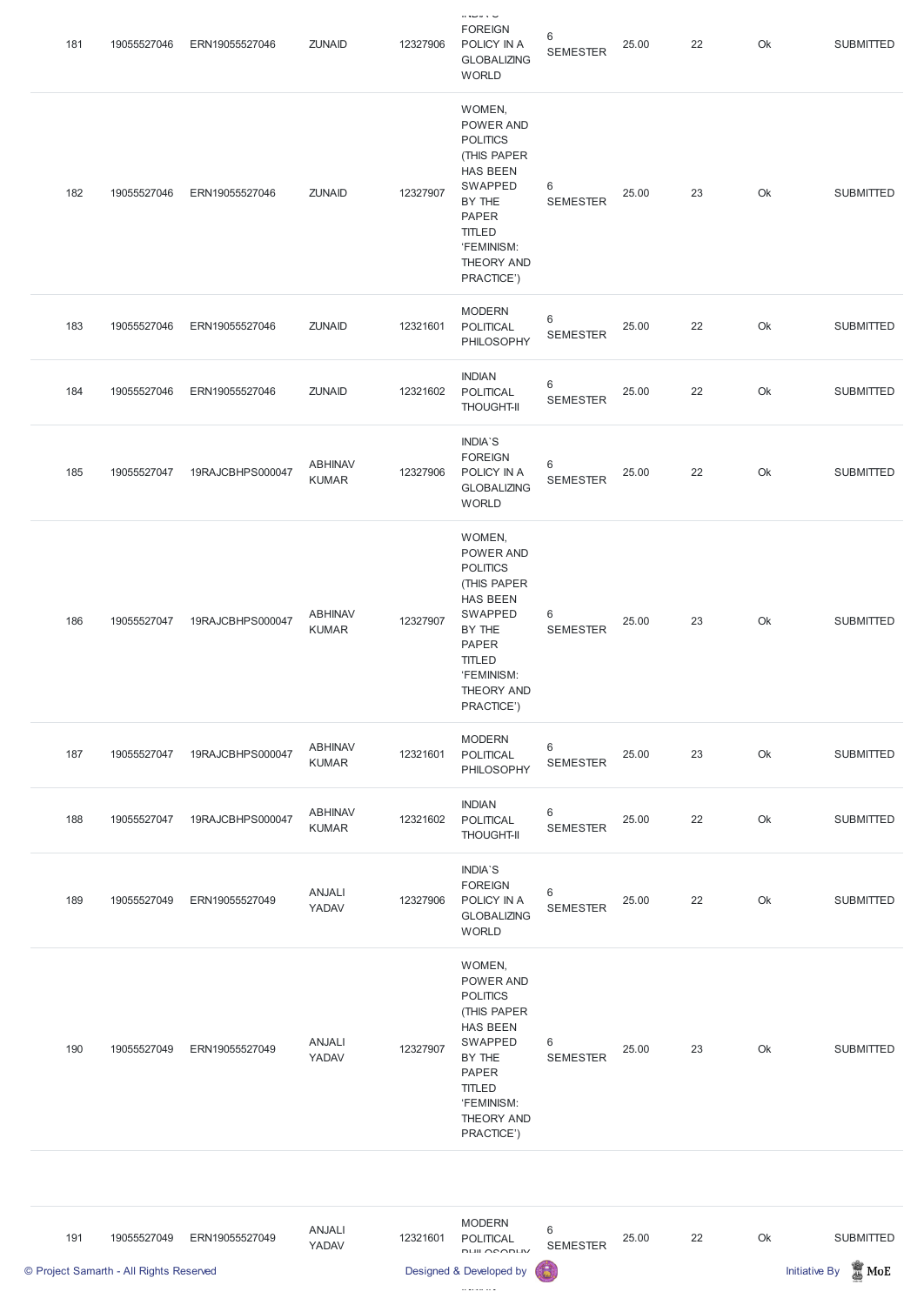| 192 | 19055527049 | ERN19055527049   | <b>ANJALI</b><br>YADAV            | 12321602 | $H = L - L$<br><b>POLITICAL</b><br><b>THOUGHT-II</b>                                                                                                                                   | 6<br><b>SEMESTER</b>     | 25.00 | 22 | Ok | <b>SUBMITTED</b> |
|-----|-------------|------------------|-----------------------------------|----------|----------------------------------------------------------------------------------------------------------------------------------------------------------------------------------------|--------------------------|-------|----|----|------------------|
| 193 | 19055527050 | 19RAJCBHPS000050 | <b>PARUL</b>                      | 12327906 | <b>INDIA'S</b><br><b>FOREIGN</b><br>POLICY IN A<br><b>GLOBALIZING</b><br><b>WORLD</b>                                                                                                  | 6<br><b>SEMESTER</b>     | 25.00 | 22 | Ok | <b>SUBMITTED</b> |
| 194 | 19055527050 | 19RAJCBHPS000050 | <b>PARUL</b>                      | 12327908 | <b>DILEMMAS IN</b><br><b>POLITICS</b>                                                                                                                                                  | 6<br><b>SEMESTER</b>     | 25.00 | 20 | Ok | <b>SUBMITTED</b> |
| 195 | 19055527050 | 19RAJCBHPS000050 | <b>PARUL</b>                      | 12321601 | <b>MODERN</b><br><b>POLITICAL</b><br>PHILOSOPHY                                                                                                                                        | 6<br><b>SEMESTER</b>     | 25.00 | 22 | Ok | <b>SUBMITTED</b> |
| 196 | 19055527050 | 19RAJCBHPS000050 | <b>PARUL</b>                      | 12321602 | <b>INDIAN</b><br>POLITICAL<br><b>THOUGHT-II</b>                                                                                                                                        | 6<br><b>SEMESTER</b>     | 25.00 | 22 | Ok | <b>SUBMITTED</b> |
| 197 | 19055527051 | 19RAJCBHPS000051 | PRABHAKAR<br><b>SHARMA</b>        | 12327906 | <b>INDIA'S</b><br><b>FOREIGN</b><br>POLICY IN A<br><b>GLOBALIZING</b><br><b>WORLD</b>                                                                                                  | 6<br><b>SEMESTER</b>     | 25.00 | 22 | Ok | <b>SUBMITTED</b> |
| 198 | 19055527051 | 19RAJCBHPS000051 | <b>PRABHAKAR</b><br><b>SHARMA</b> | 12327908 | <b>DILEMMAS IN</b><br><b>POLITICS</b>                                                                                                                                                  | 6<br><b>SEMESTER</b>     | 25.00 | 23 | Ok | <b>SUBMITTED</b> |
| 199 | 19055527051 | 19RAJCBHPS000051 | <b>PRABHAKAR</b><br><b>SHARMA</b> | 12321601 | <b>MODERN</b><br><b>POLITICAL</b><br>PHILOSOPHY                                                                                                                                        | 6<br><b>SEMESTER</b>     | 25.00 | 21 | Ok | <b>SUBMITTED</b> |
| 200 | 19055527051 | 19RAJCBHPS000051 | <b>PRABHAKAR</b><br><b>SHARMA</b> | 12321602 | <b>INDIAN</b><br><b>POLITICAL</b><br><b>THOUGHT-II</b>                                                                                                                                 | $\,6$<br><b>SEMESTER</b> | 25.00 | 23 | Ok | <b>SUBMITTED</b> |
| 201 | 19055527052 | 19RAJCBHPS000052 | <b>MEGHA</b>                      | 12327907 | WOMEN,<br>POWER AND<br><b>POLITICS</b><br>(THIS PAPER<br><b>HAS BEEN</b><br><b>SWAPPED</b><br>BY THE<br><b>PAPER</b><br><b>TITLED</b><br>'FEMINISM:<br><b>THEORY AND</b><br>PRACTICE') | $\,6$<br><b>SEMESTER</b> | 25.00 | 24 | Ok | <b>SUBMITTED</b> |
| 202 | 19055527052 | 19RAJCBHPS000052 | <b>MEGHA</b>                      | 12327906 | INDIA'S<br><b>FOREIGN</b><br>POLICY IN A<br><b>GLOBALIZING</b><br><b>WORLD</b>                                                                                                         | $\,6$<br><b>SEMESTER</b> | 25.00 | 23 | Ok | <b>SUBMITTED</b> |
| 203 | 19055527052 | 19RAJCBHPS000052 | <b>MEGHA</b>                      | 12321601 | <b>MODERN</b><br><b>POLITICAL</b><br>PHILOSOPHY                                                                                                                                        | $\,6$<br><b>SEMESTER</b> | 25.00 | 23 | Ok | <b>SUBMITTED</b> |



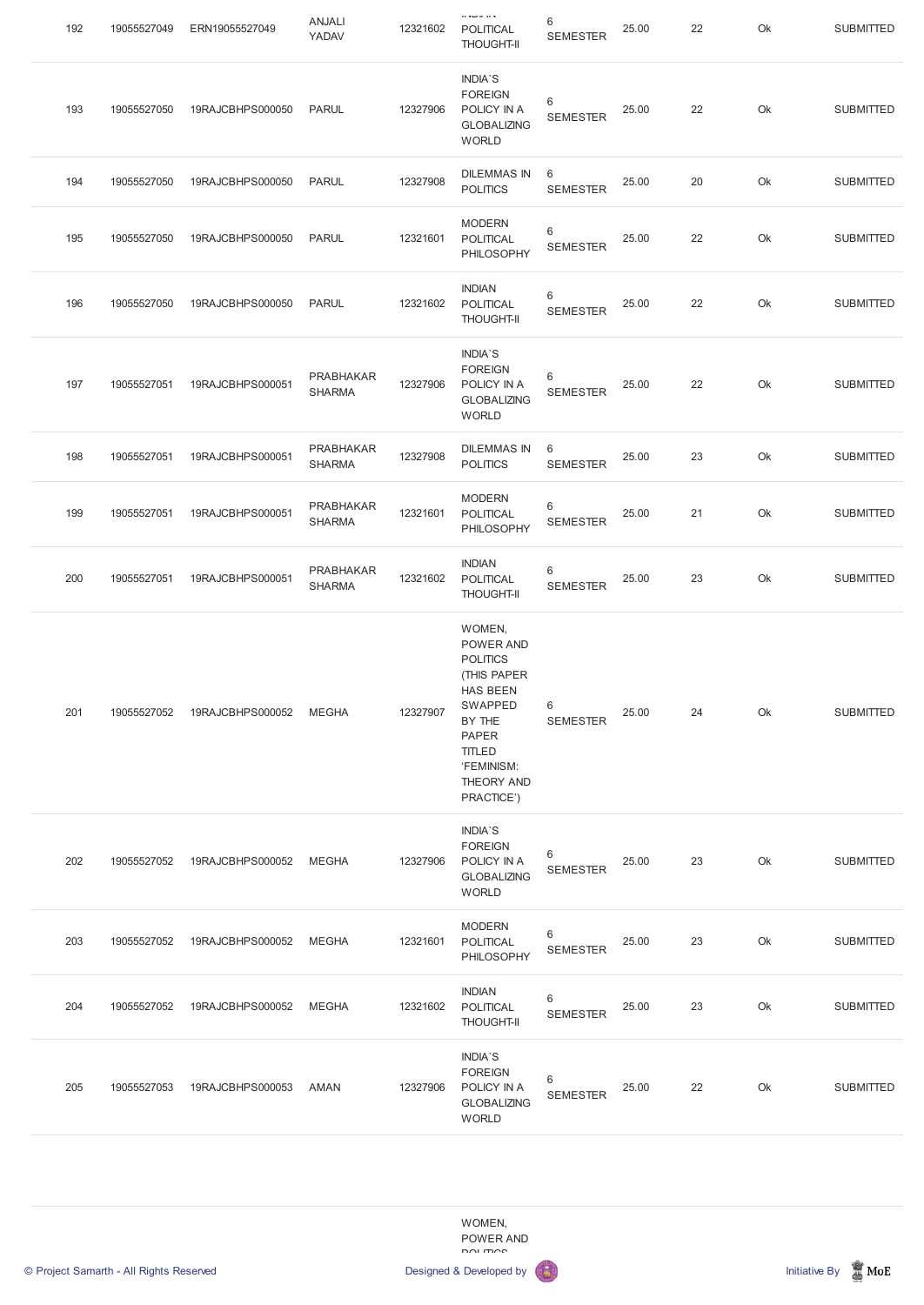| 206 | 19055527053 | 19RAJCBHPS000053 | AMAN                            | 12327907 | SWAPPED<br>BY THE<br><b>PAPER</b><br><b>TITLED</b><br>'FEMINISM:<br>THEORY AND<br>PRACTICE')                                                                                    | $\,6\,$<br><b>SEMESTER</b>        | 25.00 | 24 | Ok | <b>SUBMITTED</b> |
|-----|-------------|------------------|---------------------------------|----------|---------------------------------------------------------------------------------------------------------------------------------------------------------------------------------|-----------------------------------|-------|----|----|------------------|
| 207 | 19055527053 | 19RAJCBHPS000053 | AMAN                            | 12321601 | <b>MODERN</b><br><b>POLITICAL</b><br>PHILOSOPHY                                                                                                                                 | $6\phantom{1}$<br><b>SEMESTER</b> | 25.00 | 23 | Ok | <b>SUBMITTED</b> |
| 208 | 19055527053 | 19RAJCBHPS000053 | AMAN                            | 12321602 | <b>INDIAN</b><br>POLITICAL<br><b>THOUGHT-II</b>                                                                                                                                 | $\,6\,$<br><b>SEMESTER</b>        | 25.00 | 23 | Ok | <b>SUBMITTED</b> |
| 209 | 19055527054 | 19RAJCBHPS000054 | <b>ABDUL</b><br><b>MUJEEB</b>   | 12327906 | <b>INDIA'S</b><br><b>FOREIGN</b><br>POLICY IN A<br><b>GLOBALIZING</b><br><b>WORLD</b>                                                                                           | 6<br><b>SEMESTER</b>              | 25.00 | 22 | Ok | <b>SUBMITTED</b> |
| 210 | 19055527054 | 19RAJCBHPS000054 | <b>ABDUL</b><br><b>MUJEEB</b>   | 12327907 | WOMEN,<br><b>POWER AND</b><br><b>POLITICS</b><br>(THIS PAPER<br><b>HAS BEEN</b><br>SWAPPED<br>BY THE<br><b>PAPER</b><br><b>TITLED</b><br>'FEMINISM:<br>THEORY AND<br>PRACTICE') | 6<br><b>SEMESTER</b>              | 25.00 | 24 | Ok | <b>SUBMITTED</b> |
| 211 | 19055527054 | 19RAJCBHPS000054 | <b>ABDUL</b><br><b>MUJEEB</b>   | 12321601 | <b>MODERN</b><br>POLITICAL<br><b>PHILOSOPHY</b>                                                                                                                                 | 6<br><b>SEMESTER</b>              | 25.00 | 23 | Ok | <b>SUBMITTED</b> |
| 212 | 19055527054 | 19RAJCBHPS000054 | <b>ABDUL</b><br><b>MUJEEB</b>   | 12321602 | <b>INDIAN</b><br>POLITICAL<br><b>THOUGHT-II</b>                                                                                                                                 | $\,6\,$<br><b>SEMESTER</b>        | 25.00 | 22 | Ok | <b>SUBMITTED</b> |
| 213 | 19055527055 | 19RAJCBHPS000055 | <b>RITIK</b><br><b>KHARKWAL</b> | 12327906 | <b>INDIA'S</b><br><b>FOREIGN</b><br>POLICY IN A<br><b>GLOBALIZING</b><br><b>WORLD</b>                                                                                           | 6<br><b>SEMESTER</b>              | 25.00 | 24 | Ok | <b>SUBMITTED</b> |
| 214 | 19055527055 | 19RAJCBHPS000055 | <b>RITIK</b><br><b>KHARKWAL</b> | 12327908 | <b>DILEMMAS IN</b><br><b>POLITICS</b>                                                                                                                                           | $6\phantom{1}$<br><b>SEMESTER</b> | 25.00 | 23 | Ok | <b>SUBMITTED</b> |
| 215 | 19055527055 | 19RAJCBHPS000055 | <b>RITIK</b><br><b>KHARKWAL</b> | 12321601 | <b>MODERN</b><br>POLITICAL<br><b>PHILOSOPHY</b>                                                                                                                                 | $6\,$<br><b>SEMESTER</b>          | 25.00 | 24 | Ok | <b>SUBMITTED</b> |
| 216 | 19055527055 | 19RAJCBHPS000055 | <b>RITIK</b><br><b>KHARKWAL</b> | 12321602 | <b>INDIAN</b><br><b>POLITICAL</b><br><b>THOUGHT-II</b>                                                                                                                          | $6\,$<br><b>SEMESTER</b>          | 25.00 | 24 | Ok | <b>SUBMITTED</b> |







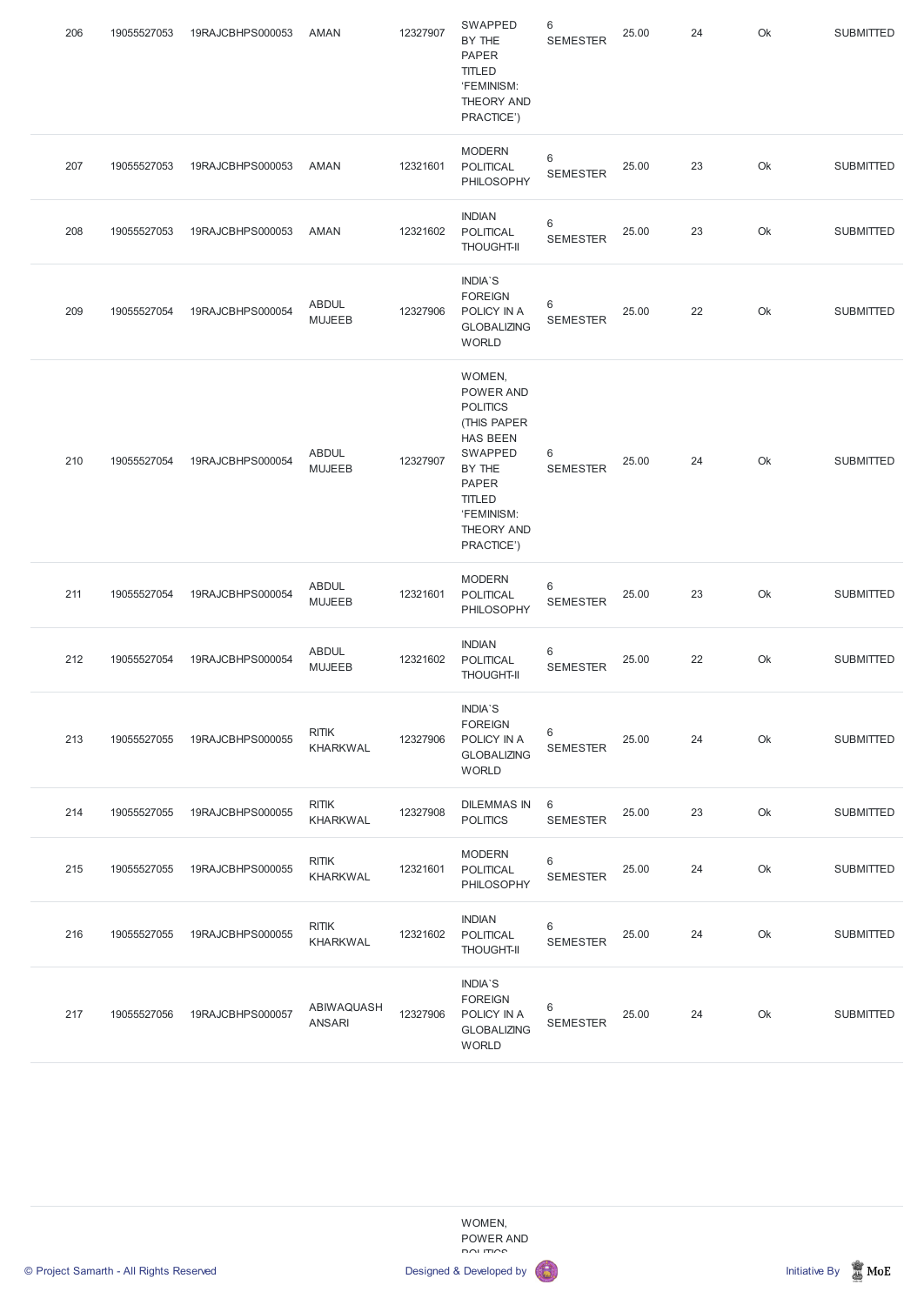|     | © Project Samarth - All Rights Reserved |                  |                                       |          | Designed & Developed by                                                                                                                                                  | 6                        |       |    |    | $\mathbb Z$ MoE<br><b>Initiative By</b> |
|-----|-----------------------------------------|------------------|---------------------------------------|----------|--------------------------------------------------------------------------------------------------------------------------------------------------------------------------|--------------------------|-------|----|----|-----------------------------------------|
| 232 | 19055527059                             | ERN19055527059   | <b>RAHUL</b><br><b>KUMAR</b><br>VADAV | 12321602 | <b>INDIAN</b><br>POLITICAL<br>TUOLIOUT II                                                                                                                                | 6<br><b>SEMESTER</b>     | 25.00 | 22 | Ok | <b>SUBMITTED</b>                        |
| 231 | 19055527059                             | ERN19055527059   | <b>RAHUL</b><br><b>KUMAR</b><br>YADAV | 12321601 | <b>MODERN</b><br><b>POLITICAL</b><br>PHILOSOPHY                                                                                                                          | $\,6$<br><b>SEMESTER</b> | 25.00 | 23 | Ok | <b>SUBMITTED</b>                        |
| 230 | 19055527059                             | ERN19055527059   | <b>RAHUL</b><br><b>KUMAR</b><br>YADAV | 12327907 | WOMEN,<br>POWER AND<br><b>POLITICS</b><br>(THIS PAPER<br><b>HAS BEEN</b><br>SWAPPED<br>BY THE<br><b>PAPER</b><br><b>TITLED</b><br>'FEMINISM:<br>THEORY AND<br>PRACTICE') | 6<br><b>SEMESTER</b>     | 25.00 | 24 | Ok | <b>SUBMITTED</b>                        |
| 229 | 19055527059                             | ERN19055527059   | <b>RAHUL</b><br><b>KUMAR</b><br>YADAV | 12327906 | INDIA'S<br><b>FOREIGN</b><br>POLICY IN A<br><b>GLOBALIZING</b><br><b>WORLD</b>                                                                                           | 6<br><b>SEMESTER</b>     | 25.00 | 22 | Ok | <b>SUBMITTED</b>                        |
| 228 | 19055527058                             | 19RAJCBHPS000060 | <b>RAHUL</b>                          | 12321602 | <b>INDIAN</b><br>POLITICAL<br><b>THOUGHT-II</b>                                                                                                                          | 6<br><b>SEMESTER</b>     | 25.00 | 22 | Ok | <b>SUBMITTED</b>                        |
| 227 | 19055527058                             | 19RAJCBHPS000060 | <b>RAHUL</b>                          | 12321601 | <b>MODERN</b><br><b>POLITICAL</b><br>PHILOSOPHY                                                                                                                          | 6<br><b>SEMESTER</b>     | 25.00 | 22 | Ok | <b>SUBMITTED</b>                        |
| 226 | 19055527058                             | 19RAJCBHPS000060 | <b>RAHUL</b>                          | 12327908 | <b>DILEMMAS IN</b><br><b>POLITICS</b>                                                                                                                                    | 6<br><b>SEMESTER</b>     | 25.00 | 22 | Ok | <b>SUBMITTED</b>                        |
| 225 | 19055527058                             | 19RAJCBHPS000060 | <b>RAHUL</b>                          | 12327906 | INDIA'S<br><b>FOREIGN</b><br>POLICY IN A<br><b>GLOBALIZING</b><br><b>WORLD</b>                                                                                           | 6<br><b>SEMESTER</b>     | 25.00 | 22 | Ok | <b>SUBMITTED</b>                        |
| 224 | 19055527057                             | 19RAJCBHPS000059 | <b>SHIKSHA</b>                        | 12321602 | <b>INDIAN</b><br>POLITICAL<br><b>THOUGHT-II</b>                                                                                                                          | 6<br><b>SEMESTER</b>     | 25.00 | 22 | Ok | <b>SUBMITTED</b>                        |
| 223 | 19055527057                             | 19RAJCBHPS000059 | <b>SHIKSHA</b>                        | 12321601 | <b>MODERN</b><br><b>POLITICAL</b><br>PHILOSOPHY                                                                                                                          | 6<br><b>SEMESTER</b>     | 25.00 | 21 | Ok | <b>SUBMITTED</b>                        |
| 222 | 19055527057                             | 19RAJCBHPS000059 | <b>SHIKSHA</b>                        | 12327908 | <b>DILEMMAS IN</b><br><b>POLITICS</b>                                                                                                                                    | 6<br><b>SEMESTER</b>     | 25.00 | 18 | Ok | <b>SUBMITTED</b>                        |
| 221 | 19055527057                             | 19RAJCBHPS000059 | <b>SHIKSHA</b>                        | 12327906 | INDIA'S<br><b>FOREIGN</b><br>POLICY IN A<br><b>GLOBALIZING</b><br><b>WORLD</b>                                                                                           | 6<br><b>SEMESTER</b>     | 25.00 | 22 | Ok | <b>SUBMITTED</b>                        |
| 220 | 19055527056                             | 19RAJCBHPS000057 | ABIWAQUASH<br><b>ANSARI</b>           | 12321602 | <b>INDIAN</b><br>POLITICAL<br><b>THOUGHT-II</b>                                                                                                                          | $\,6$<br><b>SEMESTER</b> | 25.00 | 24 | Ok | <b>SUBMITTED</b>                        |
| 219 | 19055527056                             | 19RAJCBHPS000057 | ABIWAQUASH<br><b>ANSARI</b>           | 12321601 | <b>MODERN</b><br><b>POLITICAL</b><br>PHILOSOPHY                                                                                                                          | 6<br><b>SEMESTER</b>     | 25.00 | 24 | Ok | <b>SUBMITTED</b>                        |
| 218 | 19055527056                             | 19RAJCBHPS000057 | ABIWAQUASH<br><b>ANSARI</b>           | 12327907 | SWAPPED<br>BY THE<br><b>PAPER</b><br><b>TITLED</b><br>'FEMINISM:<br>THEORY AND<br>PRACTICE')                                                                             | 6<br><b>SEMESTER</b>     | 25.00 | 24 | Ok | <b>SUBMITTED</b>                        |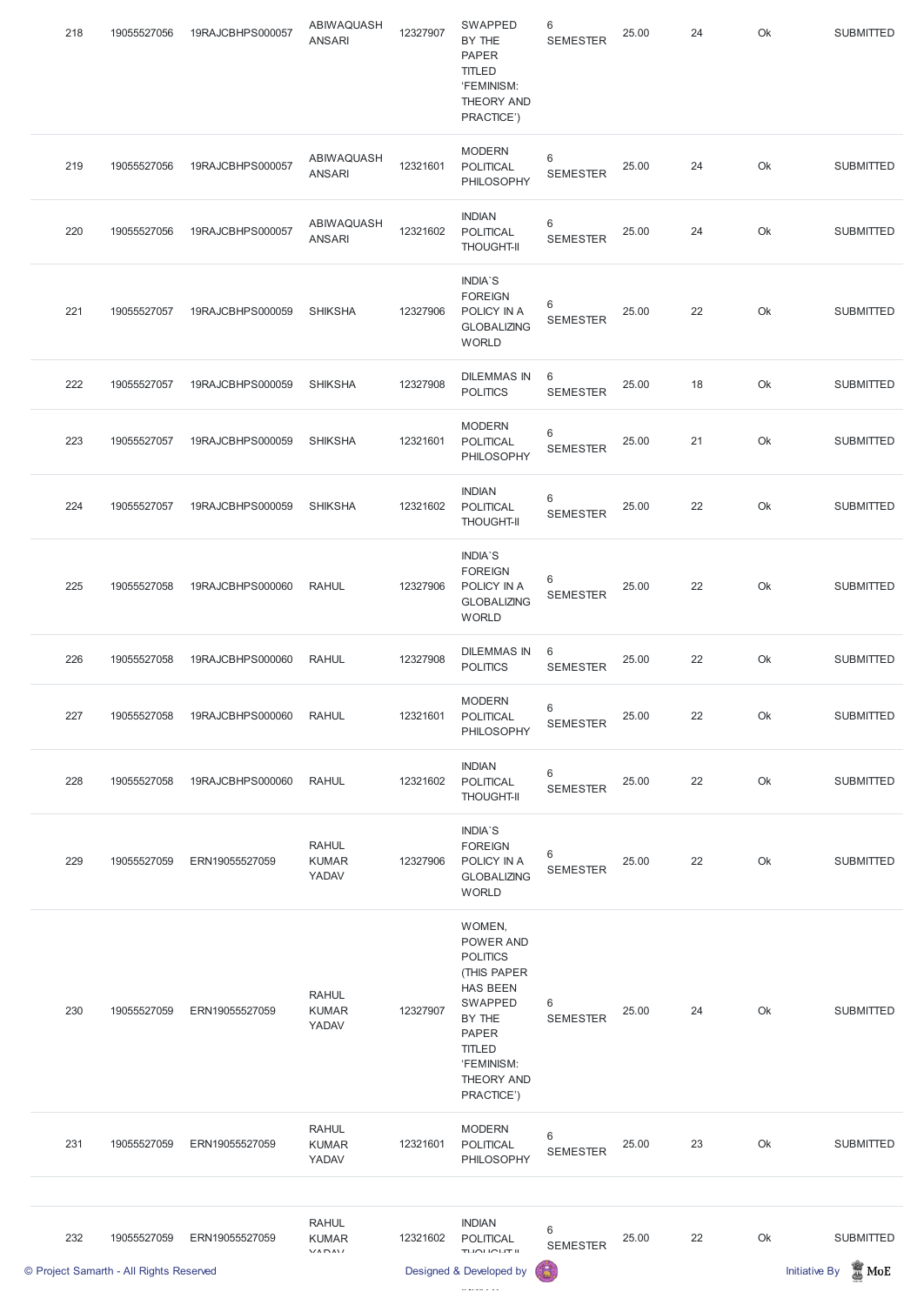| 233 | 19055527060 | 19RAJCBHPS000062 | <b>TUSHAR</b><br><b>GUJJAR</b> | 12327906 | $H$ and $H$ and $H$<br><b>FOREIGN</b><br>POLICY IN A<br><b>GLOBALIZING</b><br><b>WORLD</b>                                                                                      | 6<br><b>SEMESTER</b>       | 25.00 | 22 | Ok | <b>SUBMITTED</b> |
|-----|-------------|------------------|--------------------------------|----------|---------------------------------------------------------------------------------------------------------------------------------------------------------------------------------|----------------------------|-------|----|----|------------------|
| 234 | 19055527060 | 19RAJCBHPS000062 | <b>TUSHAR</b><br><b>GUJJAR</b> | 12321601 | <b>MODERN</b><br><b>POLITICAL</b><br>PHILOSOPHY                                                                                                                                 | $6\,$<br><b>SEMESTER</b>   | 25.00 | 22 | Ok | <b>SUBMITTED</b> |
| 235 | 19055527060 | 19RAJCBHPS000062 | <b>TUSHAR</b><br><b>GUJJAR</b> | 12321602 | <b>INDIAN</b><br>POLITICAL<br><b>THOUGHT-II</b>                                                                                                                                 | $6\,$<br><b>SEMESTER</b>   | 25.00 | 22 | Ok | <b>SUBMITTED</b> |
| 236 | 19055527060 | 19RAJCBHPS000062 | <b>TUSHAR</b><br><b>GUJJAR</b> | 12327907 | WOMEN,<br>POWER AND<br><b>POLITICS</b><br>(THIS PAPER<br><b>HAS BEEN</b><br>SWAPPED<br>BY THE<br><b>PAPER</b><br><b>TITLED</b><br>'FEMINISM:<br>THEORY AND<br>PRACTICE')        | 6<br><b>SEMESTER</b>       | 25.00 | 23 | Ok | <b>SUBMITTED</b> |
| 237 | 19055527061 | 19RAJCBHPS000063 | <b>SURAJ PATEL</b>             | 12327906 | <b>INDIA'S</b><br><b>FOREIGN</b><br>POLICY IN A<br><b>GLOBALIZING</b><br><b>WORLD</b>                                                                                           | 6<br><b>SEMESTER</b>       | 25.00 | 21 | Ok | <b>SUBMITTED</b> |
| 238 | 19055527061 | 19RAJCBHPS000063 | <b>SURAJ PATEL</b>             | 12327907 | WOMEN,<br>POWER AND<br><b>POLITICS</b><br>(THIS PAPER<br><b>HAS BEEN</b><br><b>SWAPPED</b><br>BY THE<br><b>PAPER</b><br><b>TITLED</b><br>'FEMINISM:<br>THEORY AND<br>PRACTICE') | $\,6\,$<br><b>SEMESTER</b> | 25.00 | 24 | Ok | <b>SUBMITTED</b> |
| 239 | 19055527061 | 19RAJCBHPS000063 | <b>SURAJ PATEL</b>             | 12321601 | <b>MODERN</b><br><b>POLITICAL</b><br>PHILOSOPHY                                                                                                                                 | $\,6\,$<br><b>SEMESTER</b> | 25.00 | 22 | Ok | <b>SUBMITTED</b> |
| 240 | 19055527061 | 19RAJCBHPS000063 | <b>SURAJ PATEL</b>             | 12321602 | <b>INDIAN</b><br>POLITICAL<br><b>THOUGHT-II</b>                                                                                                                                 | $\,6\,$<br><b>SEMESTER</b> | 25.00 | 22 | Ok | <b>SUBMITTED</b> |
| 241 | 19055527062 | 19RAJCBHPS000064 | <b>RAHUL</b><br>YADAV          | 12327906 | <b>INDIA'S</b><br><b>FOREIGN</b><br>POLICY IN A<br><b>GLOBALIZING</b><br><b>WORLD</b>                                                                                           | $\,6\,$<br><b>SEMESTER</b> | 25.00 | 22 | Ok | <b>SUBMITTED</b> |
| 242 | 19055527062 | 19RAJCBHPS000064 | <b>RAHUL</b><br>YADAV          | 12327908 | <b>DILEMMAS IN</b><br><b>POLITICS</b>                                                                                                                                           | $6\,$<br><b>SEMESTER</b>   | 25.00 | 23 | Ok | <b>SUBMITTED</b> |



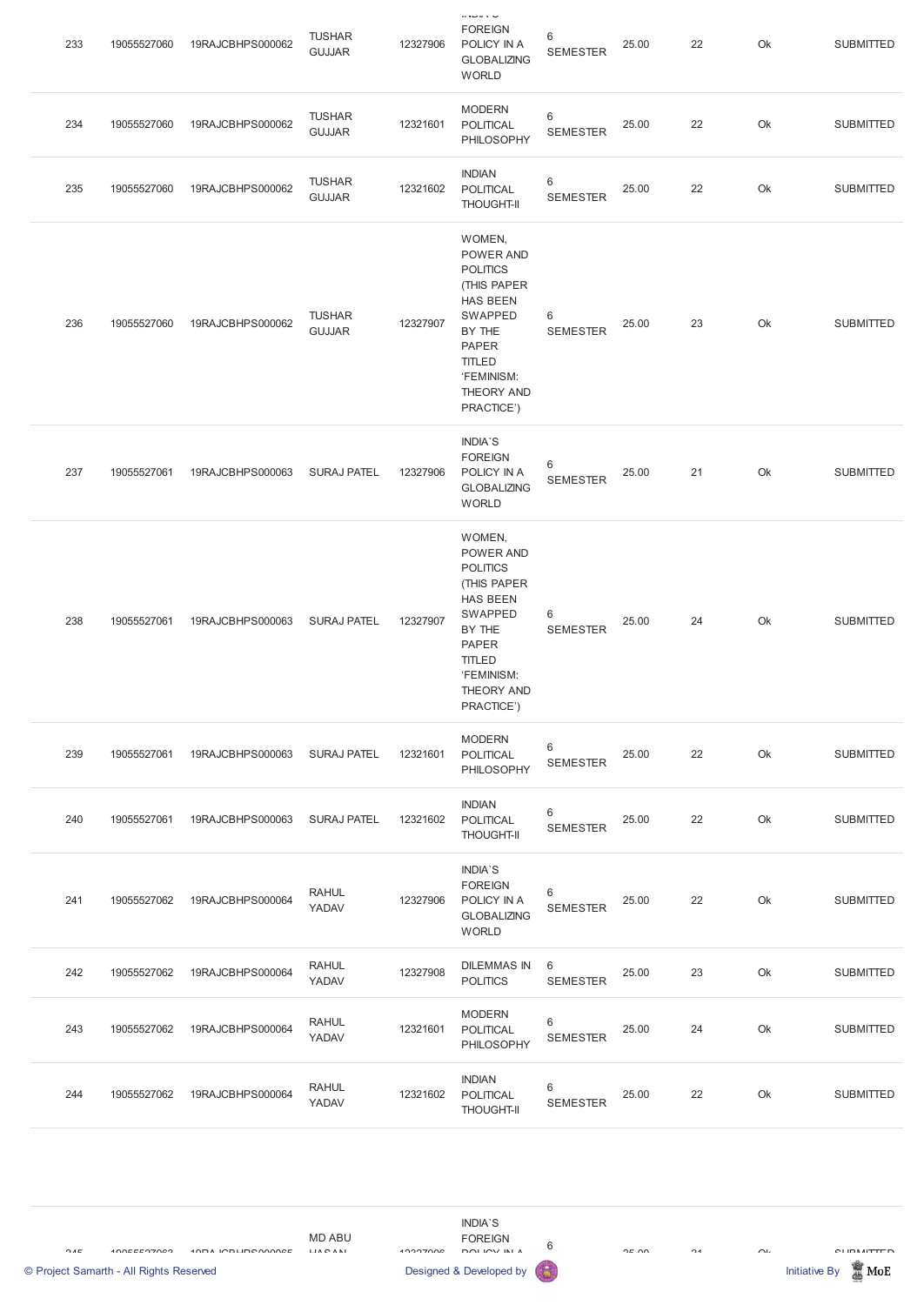| 246 | 19055527063 | 19RAJCBHPS000065 | <b>MD ABU</b><br><b>HASAN</b><br><b>ANSARI</b> | 12327908 | <b>DILEMMAS IN</b><br><b>POLITICS</b>                                                                                                                                           | 6<br><b>SEMESTER</b>     | 25.00 | 23 | Ok | <b>SUBMITTED</b> |
|-----|-------------|------------------|------------------------------------------------|----------|---------------------------------------------------------------------------------------------------------------------------------------------------------------------------------|--------------------------|-------|----|----|------------------|
| 247 | 19055527063 | 19RAJCBHPS000065 | <b>MD ABU</b><br><b>HASAN</b><br><b>ANSARI</b> | 12321601 | <b>MODERN</b><br><b>POLITICAL</b><br>PHILOSOPHY                                                                                                                                 | $\,6$<br><b>SEMESTER</b> | 25.00 | 22 | Ok | <b>SUBMITTED</b> |
| 248 | 19055527063 | 19RAJCBHPS000065 | <b>MD ABU</b><br><b>HASAN</b><br><b>ANSARI</b> | 12321602 | <b>INDIAN</b><br>POLITICAL<br><b>THOUGHT-II</b>                                                                                                                                 | $\,6$<br><b>SEMESTER</b> | 25.00 | 22 | Ok | <b>SUBMITTED</b> |
| 249 | 19055527064 | 19RAJCBHPS000066 | <b>HARSH</b><br>YADAV                          | 12327906 | <b>INDIA'S</b><br><b>FOREIGN</b><br>POLICY IN A<br><b>GLOBALIZING</b><br><b>WORLD</b>                                                                                           | 6<br><b>SEMESTER</b>     | 25.00 | 22 | Ok | <b>SUBMITTED</b> |
| 250 | 19055527064 | 19RAJCBHPS000066 | <b>HARSH</b><br>YADAV                          | 12327907 | WOMEN,<br>POWER AND<br><b>POLITICS</b><br>(THIS PAPER<br><b>HAS BEEN</b><br><b>SWAPPED</b><br>BY THE<br><b>PAPER</b><br><b>TITLED</b><br>'FEMINISM:<br>THEORY AND<br>PRACTICE') | 6<br><b>SEMESTER</b>     | 25.00 | 23 | Ok | <b>SUBMITTED</b> |
| 251 | 19055527064 | 19RAJCBHPS000066 | <b>HARSH</b><br>YADAV                          | 12321601 | <b>MODERN</b><br><b>POLITICAL</b><br>PHILOSOPHY                                                                                                                                 | $6\,$<br><b>SEMESTER</b> | 25.00 | 22 | Ok | <b>SUBMITTED</b> |
| 252 | 19055527064 | 19RAJCBHPS000066 | <b>HARSH</b><br>YADAV                          | 12321602 | <b>INDIAN</b><br><b>POLITICAL</b><br><b>THOUGHT-II</b>                                                                                                                          | $6\,$<br><b>SEMESTER</b> | 25.00 | 22 | Ok | <b>SUBMITTED</b> |
| 253 | 19055527065 | ERN19055527065   | <b>SAHIB KHAN</b>                              | 12327906 | <b>INDIA'S</b><br><b>FOREIGN</b><br>POLICY IN A<br><b>GLOBALIZING</b><br><b>WORLD</b>                                                                                           | 6<br><b>SEMESTER</b>     | 25.00 | 22 | Ok | <b>SUBMITTED</b> |
| 254 | 19055527065 | ERN19055527065   | <b>SAHIB KHAN</b>                              | 12321601 | <b>MODERN</b><br><b>POLITICAL</b><br>PHILOSOPHY                                                                                                                                 | 6<br><b>SEMESTER</b>     | 25.00 | 21 | Ok | <b>SUBMITTED</b> |
| 255 | 19055527065 | ERN19055527065   | <b>SAHIB KHAN</b>                              | 12321602 | <b>INDIAN</b><br><b>POLITICAL</b><br><b>THOUGHT-II</b>                                                                                                                          | 6<br><b>SEMESTER</b>     | 25.00 | 22 | Ok | <b>SUBMITTED</b> |
| 256 | 19055527065 | ERN19055527065   | <b>SAHIB KHAN</b>                              | 12327907 | WOMEN,<br>POWER AND<br><b>POLITICS</b><br>(THIS PAPER<br><b>HAS BEEN</b><br>SWAPPED<br>T1.1T                                                                                    | 6                        | 25.00 | 24 | Ok | <b>SUBMITTED</b> |

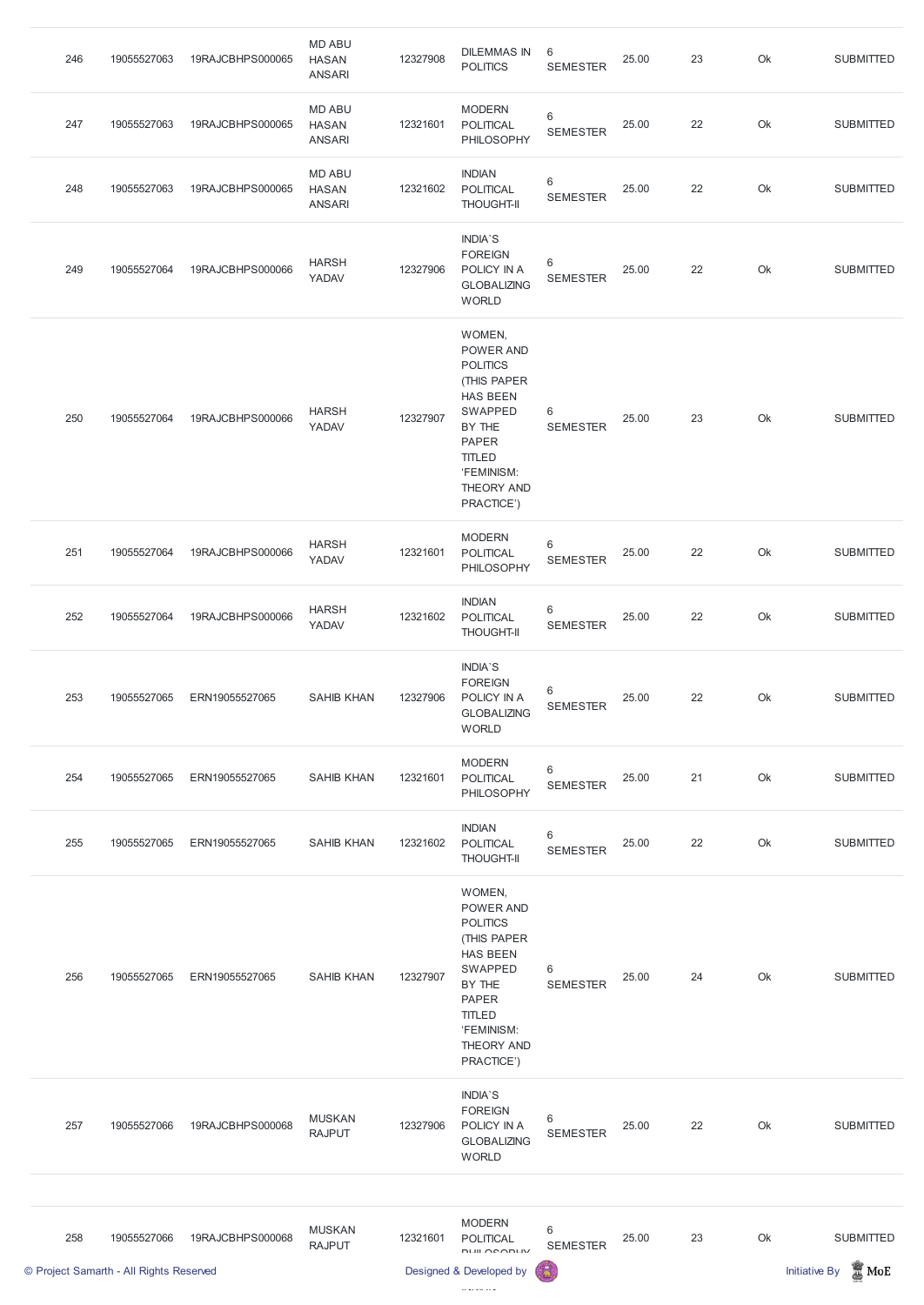| 259 | 19055527066 | 19RAJCBHPS000068 | <b>MUSKAN</b><br><b>RAJPUT</b>      | 12321602 | $H = H \cup H$ and $H$<br><b>POLITICAL</b><br><b>THOUGHT-II</b>                                                                                                          | 6<br><b>SEMESTER</b>     | 25.00 | 22 | Ok | <b>SUBMITTED</b> |
|-----|-------------|------------------|-------------------------------------|----------|--------------------------------------------------------------------------------------------------------------------------------------------------------------------------|--------------------------|-------|----|----|------------------|
| 260 | 19055527066 | 19RAJCBHPS000068 | <b>MUSKAN</b><br><b>RAJPUT</b>      | 12327907 | WOMEN,<br>POWER AND<br><b>POLITICS</b><br>(THIS PAPER<br><b>HAS BEEN</b><br>SWAPPED<br>BY THE<br><b>PAPER</b><br><b>TITLED</b><br>'FEMINISM:<br>THEORY AND<br>PRACTICE') | 6<br><b>SEMESTER</b>     | 25.00 | 24 | Ok | <b>SUBMITTED</b> |
| 261 | 19055527067 | ERN19055527067   | <b>KULDEEP</b><br><b>RAJPUROHIT</b> | 12327906 | INDIA'S<br><b>FOREIGN</b><br>POLICY IN A<br><b>GLOBALIZING</b><br><b>WORLD</b>                                                                                           | 6<br><b>SEMESTER</b>     | 25.00 | 22 | Ok | <b>SUBMITTED</b> |
| 262 | 19055527067 | ERN19055527067   | <b>KULDEEP</b><br><b>RAJPUROHIT</b> | 12327907 | WOMEN,<br>POWER AND<br><b>POLITICS</b><br>(THIS PAPER<br><b>HAS BEEN</b><br>SWAPPED<br>BY THE<br><b>PAPER</b><br><b>TITLED</b><br>'FEMINISM:<br>THEORY AND<br>PRACTICE') | 6<br><b>SEMESTER</b>     | 25.00 | 23 | Ok | <b>SUBMITTED</b> |
| 263 | 19055527067 | ERN19055527067   | <b>KULDEEP</b><br><b>RAJPUROHIT</b> | 12321601 | <b>MODERN</b><br>POLITICAL<br>PHILOSOPHY                                                                                                                                 | $6\,$<br><b>SEMESTER</b> | 25.00 | 21 | Ok | <b>SUBMITTED</b> |
| 264 | 19055527067 | ERN19055527067   | <b>KULDEEP</b><br><b>RAJPUROHIT</b> | 12321602 | <b>INDIAN</b><br>POLITICAL<br><b>THOUGHT-II</b>                                                                                                                          | 6<br><b>SEMESTER</b>     | 25.00 | 22 | Ok | <b>SUBMITTED</b> |
| 265 | 19055527068 | 19RAJCBHPS000070 | <b>AAKASH</b>                       | 12327906 | <b>INDIA'S</b><br><b>FOREIGN</b><br>POLICY IN A<br><b>GLOBALIZING</b><br><b>WORLD</b>                                                                                    | 6<br><b>SEMESTER</b>     | 25.00 | 22 | Ok | <b>SUBMITTED</b> |
| 266 | 19055527068 | 19RAJCBHPS000070 | <b>AAKASH</b>                       | 12327907 | WOMEN,<br>POWER AND<br><b>POLITICS</b><br>(THIS PAPER<br><b>HAS BEEN</b><br>SWAPPED<br>BY THE<br><b>PAPER</b><br><b>TITLED</b><br>'FEMINISM:<br>THEORY AND<br>PRACTICE') | 6<br><b>SEMESTER</b>     | 25.00 | 24 | Ok | <b>SUBMITTED</b> |



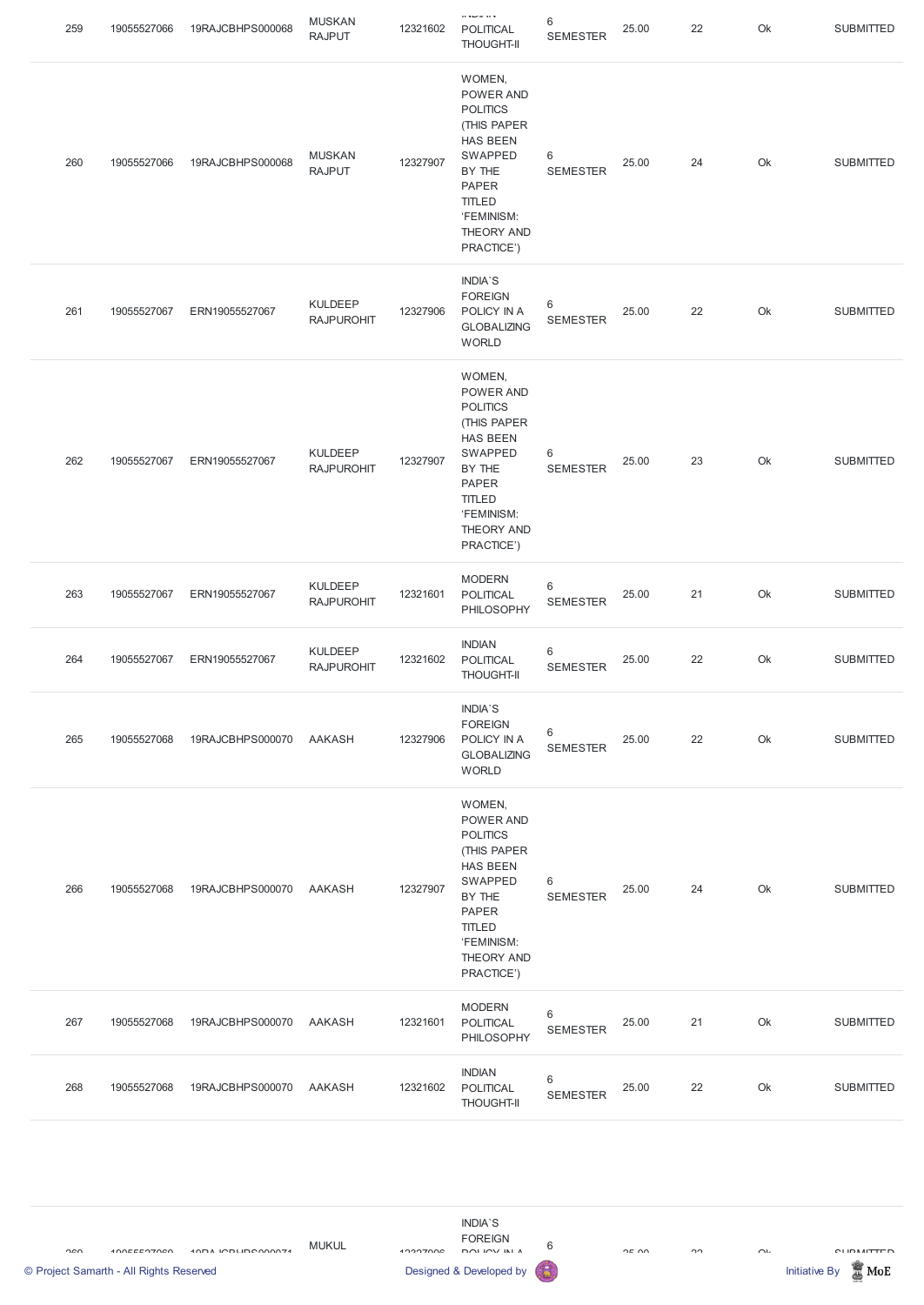| 270 | 19055527069 | 19RAJCBHPS000071 | <b>MUKUL</b><br><b>KADIAN</b>      | 12327908 | <b>DILEMMAS IN</b><br><b>POLITICS</b>                                                                                                                                           | 6<br><b>SEMESTER</b>       | 25.00 | 23 | Ok | <b>SUBMITTED</b> |
|-----|-------------|------------------|------------------------------------|----------|---------------------------------------------------------------------------------------------------------------------------------------------------------------------------------|----------------------------|-------|----|----|------------------|
| 271 | 19055527069 | 19RAJCBHPS000071 | <b>MUKUL</b><br><b>KADIAN</b>      | 12321601 | <b>MODERN</b><br><b>POLITICAL</b><br>PHILOSOPHY                                                                                                                                 | $\,6\,$<br><b>SEMESTER</b> | 25.00 | 21 | Ok | <b>SUBMITTED</b> |
| 272 | 19055527069 | 19RAJCBHPS000071 | <b>MUKUL</b><br><b>KADIAN</b>      | 12321602 | <b>INDIAN</b><br>POLITICAL<br><b>THOUGHT-II</b>                                                                                                                                 | $\,6\,$<br><b>SEMESTER</b> | 25.00 | 22 | Ok | <b>SUBMITTED</b> |
| 273 | 19055527070 | ERN19055527070   | <b>PRIYANSH</b><br><b>FALWARIA</b> | 12327906 | INDIA'S<br><b>FOREIGN</b><br>POLICY IN A<br><b>GLOBALIZING</b><br><b>WORLD</b>                                                                                                  | $6\,$<br><b>SEMESTER</b>   | 25.00 | 24 | Ok | <b>SUBMITTED</b> |
| 274 | 19055527070 | ERN19055527070   | <b>PRIYANSH</b><br><b>FALWARIA</b> | 12327907 | WOMEN,<br>POWER AND<br><b>POLITICS</b><br>(THIS PAPER<br><b>HAS BEEN</b><br><b>SWAPPED</b><br>BY THE<br><b>PAPER</b><br><b>TITLED</b><br>'FEMINISM:<br>THEORY AND<br>PRACTICE') | 6<br><b>SEMESTER</b>       | 25.00 | 24 | Ok | <b>SUBMITTED</b> |
| 275 | 19055527070 | ERN19055527070   | <b>PRIYANSH</b><br><b>FALWARIA</b> | 12321601 | <b>MODERN</b><br><b>POLITICAL</b><br>PHILOSOPHY                                                                                                                                 | $\,6\,$<br><b>SEMESTER</b> | 25.00 | 24 | Ok | <b>SUBMITTED</b> |
| 276 | 19055527070 | ERN19055527070   | <b>PRIYANSH</b><br><b>FALWARIA</b> | 12321602 | <b>INDIAN</b><br>POLITICAL<br><b>THOUGHT-II</b>                                                                                                                                 | $\,6\,$<br><b>SEMESTER</b> | 25.00 | 24 | Ok | <b>SUBMITTED</b> |
| 277 | 19055527071 | 19RAJCBHPS000073 | <b>GAGAN</b><br><b>KUMAR</b>       | 12327906 | INDIA'S<br><b>FOREIGN</b><br>POLICY IN A<br><b>GLOBALIZING</b><br><b>WORLD</b>                                                                                                  | $\,6\,$<br><b>SEMESTER</b> | 25.00 | 22 | Ok | <b>SUBMITTED</b> |
| 278 | 19055527071 | 19RAJCBHPS000073 | <b>GAGAN</b><br><b>KUMAR</b>       | 12327908 | <b>DILEMMAS IN</b><br><b>POLITICS</b>                                                                                                                                           | $6\,$<br><b>SEMESTER</b>   | 25.00 | 18 | Ok | <b>SUBMITTED</b> |
| 279 | 19055527071 | 19RAJCBHPS000073 | <b>GAGAN</b><br><b>KUMAR</b>       | 12321601 | <b>MODERN</b><br><b>POLITICAL</b><br>PHILOSOPHY                                                                                                                                 | $\,6\,$<br><b>SEMESTER</b> | 25.00 | 22 | Ok | <b>SUBMITTED</b> |
|     |             |                  | <b>GAGAN</b>                       |          | <b>INDIAN</b>                                                                                                                                                                   | $\,6\,$                    |       |    |    |                  |
| 280 | 19055527071 | 19RAJCBHPS000073 | <b>KUMAR</b>                       | 12321602 | POLITICAL<br><b>THOUGHT-II</b>                                                                                                                                                  | <b>SEMESTER</b>            | 25.00 | 22 | Ok | <b>SUBMITTED</b> |

## WORLD

| © Project Samarth - All Rights Reserved |     |               |                   |                                     |          | Designed & Developed by                                | G                        |       |    |           | <b>Initiative By</b><br>MoE |
|-----------------------------------------|-----|---------------|-------------------|-------------------------------------|----------|--------------------------------------------------------|--------------------------|-------|----|-----------|-----------------------------|
|                                         | OOC | $10055527072$ | 10DA IODUDC00007E | $V$ LICLIA CDA                      | 12227006 | <b>INDIA'S</b><br><b>FOREIGN</b><br>DOLIOVINI A        | 6                        | 2500  | ററ | $\bigcap$ | <b>CLIDMITTED</b>           |
|                                         |     |               |                   |                                     |          |                                                        |                          |       |    |           |                             |
|                                         | 284 | 19055527072   | 19RAJCBHPS000074  | <b>ROHIT KUMAR</b><br><b>MISHRA</b> | 12321602 | <b>INDIAN</b><br><b>POLITICAL</b><br><b>THOUGHT-II</b> | $6\,$<br><b>SEMESTER</b> | 25.00 | 22 | Ok        | <b>SUBMITTED</b>            |
|                                         | 283 | 19055527072   | 19RAJCBHPS000074  | <b>ROHIT KUMAR</b><br><b>MISHRA</b> | 12321601 | <b>MODERN</b><br><b>POLITICAL</b><br>PHILOSOPHY        | 6<br><b>SEMESTER</b>     | 25.00 | 22 | Ok        | <b>SUBMITTED</b>            |
|                                         | 282 | 19055527072   | 19RAJCBHPS000074  | <b>ROHIT KUMAR</b><br><b>MISHRA</b> | 12327908 | DILEMMAS IN<br><b>POLITICS</b>                         | 6<br><b>SEMESTER</b>     | 25.00 | 18 | Ok        | <b>SUBMITTED</b>            |